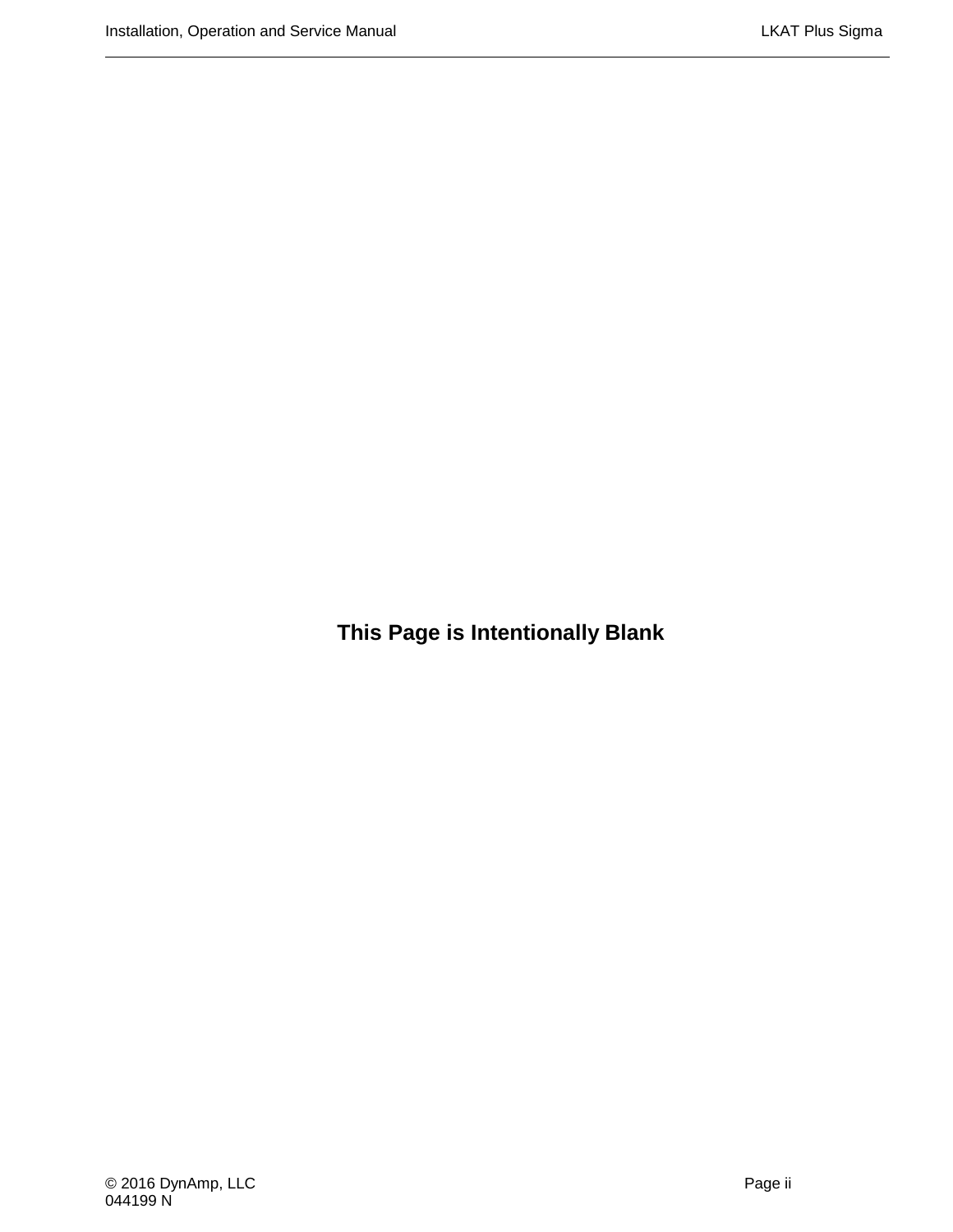# **DynAmp, LLC WARRANTY**

Items and components manufactured by Seller for permanent installation are warranted for two (2) years from the date of shipment.

Items and components manufactured by Seller for portable and temporary use in more than one location are warranted to be free from defects in material and workmanship for a period of eighteen (18) months from the date of shipment.

Items and components not manufactured and resold by Seller are warranted by their manufacturer.

Warranty repair shall be, at DynAmp's option, in the form of repair or replacement of the defective items or components. Concerning warranty repairs, DynAmp will be responsible for DynAmp provided time, material and transportation costs (shipping or travel). Actual method of warranty repair / correction will be determined by DynAmp at DynAmp's sole option. Such warranty repair shall constitute a fulfillment of all DynAmp, LLC liabilities in respect to said items and components. In no event shall DynAmp, LLC be liable for consequential damages.

Information in this document is subject to change without notice.

© 2004, 2005, 2006, 2009, 2010, 2011, 2012, 2013, 2014, 2016 DynAmp, LLC. All rights reserved.

Reproduction for purposes other than operation and service without written permission of DynAmp, LLC is strictly forbidden.

This manual includes detailed drawings, installation, operation, service and maintenance. Users should evaluate the information in the manual and their particular application. DynAmp assumes no liability for any incidental, indirect, or consequential damages arising fro the use of this documentation.

While all information presented is believed to be reliable and in accordance with accepted engineering practices, DynAmp makes no warranties as to the completeness of the information.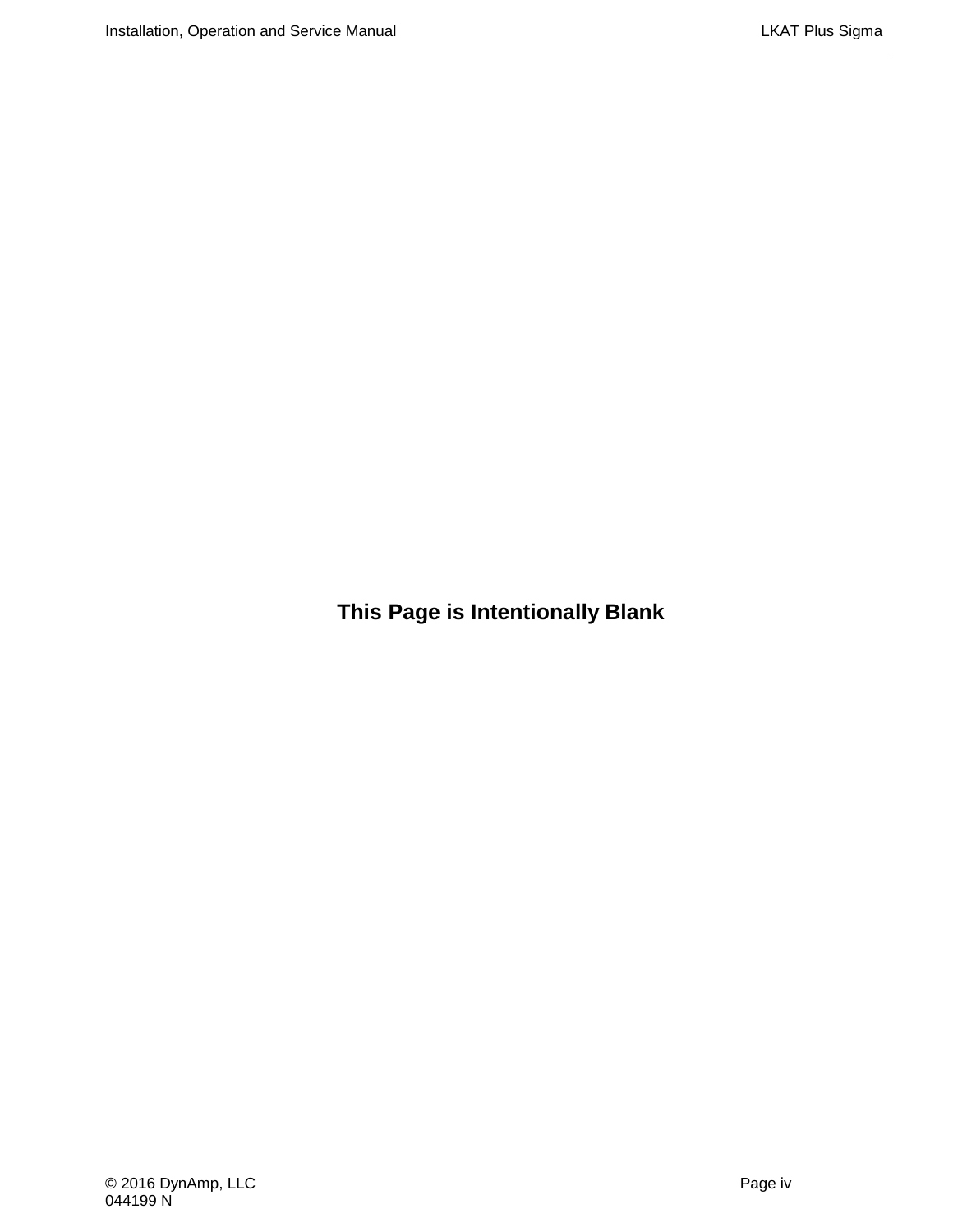The LKAT Plus Bi-Directional High Current Measurement System may be used with or without the optional Protection Extensions ("PE") and / or RMS Display PC board assemblies. All configurations of the LKAT Plus System conform to the latest European directives and standards concerning safety and electromagnetic compatibility.

#### **Application of Council Directive(s):**

73/23/EEC, 89/336/EEC and 93/68/EEC.

#### **Standards to which conformity is declared:**

Electrical Equipment for measurement, control, and laboratory use - EMC Requirements, EN61326:1997 edition, including Amendment 1:1998 and Amendment 2:2001

- **EN55022:1998 edition** Information technology equipment radio disturbance characteristics – Limits and methods of measurements
- **EN61000-3-2:2000 edition** Electromagnetic Compatibility-Part 3:Testing and measurement techniques – Section 2: Harmonic current emissions
- **EN61000-3-3:1995 edition** Electromagnetic Compatibility-Part 3:Testing and measurement techniques – Section 3: Voltage fluctuation and flicker test
- **EN61000-4-2:1995 edition** Electromagnetic Compatibility-Part 4:Testing and measurement techniques – Section 2: Electrostatic discharge immunity test
- **EN61000-4-3:1996 edition** Electromagnetic Compatibility-Part 4:Testing and measurement techniques – Section 3: Radiated, radio-frequency, electromagnetic field immunity test
- **EN61000-4-4:1995 edition** Electromagnetic Compatibility-Part 4:Testing and measurement techniques – Section 4: Electrical fast transient/burst immunity test
- **EN61000-4-5:1995 edition** Electromagnetic Compatibility-Part 4:Testing and measurement techniques – Section 5: Surge immunity test
- **EN61000-4-6:1995 edition** Electromagnetic Compatibility-Part 4:Testing and measurement techniques – Section 6: Conducted immunity test
- **EN61000-4-11:1995 edition** Electromagnetic Compatibility-Part 4:Testing and measurement techniques – Section 11: Voltage dips and interruptions immunity test immunity test

#### **Safety Standards:**

• **EN61010-1:2001 edition** - Safety of Electrical Equipment; Part I

# CE

# **Note**

According to EN 61326, the manufacturer must state the degradation of performance level acceptable during immunity tests. Unless other wise noted in the manual or data sheet, DynAmp limits degradation during immunity tests for this equipment to < 1% FS for A-criterion tests.

Under a small number of test conditions, the visual reading of optional RMS Display PC board assembly may deviate up to –35% FS. The display reading returns to specified performance when the RF disturbance is removed. This performance level is acceptable according EN 61326 B-criterion.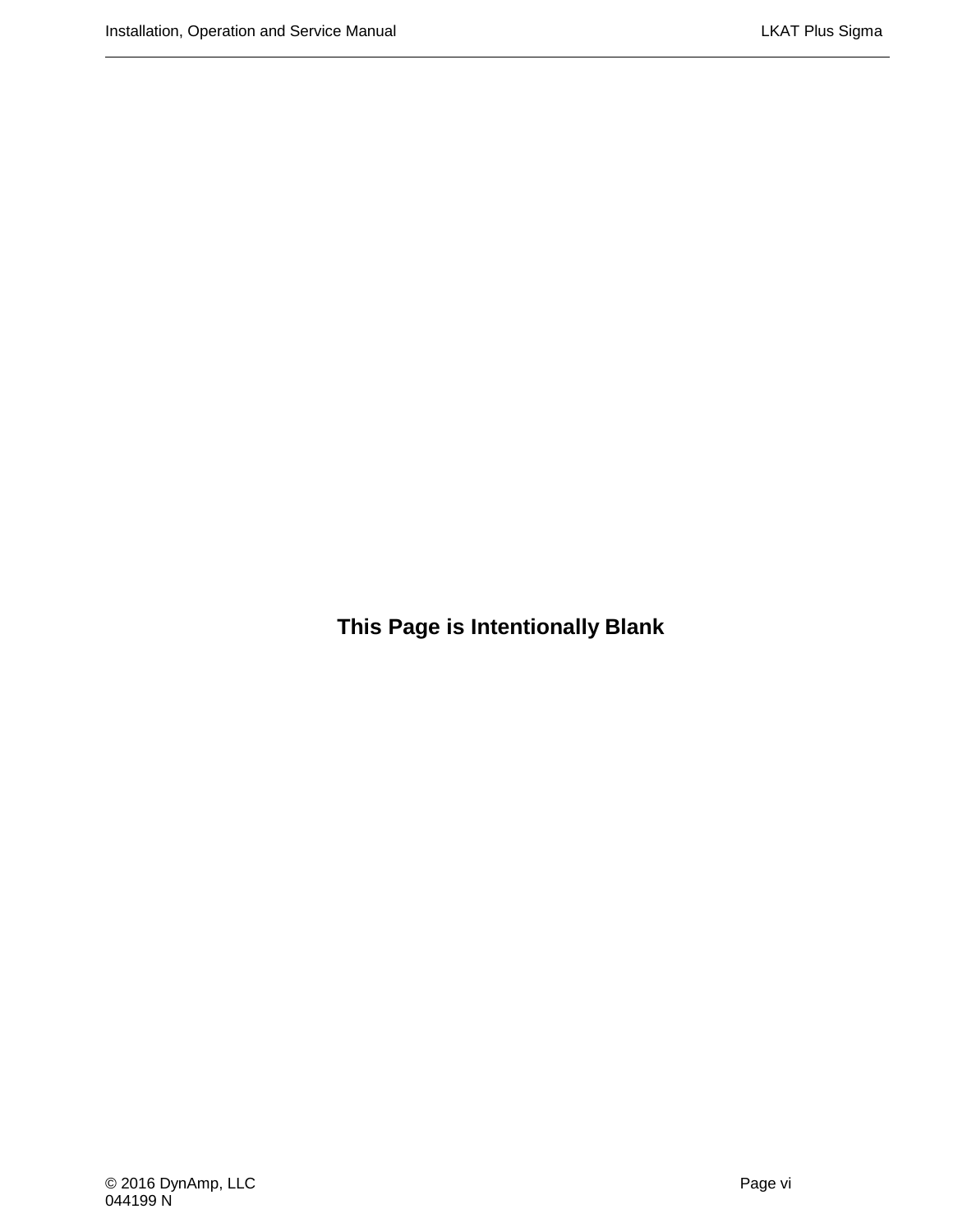# **Hazard Warning!**

All installation, maintenance and service must be performed by qualified technicians who are familiar with the warnings and instructions of this manual.

The Plexiglas pc board cover must be installed at all times during normal operation to ensure safety of personnel. Only authorized personnel or technicians should be allowed to service the unit.

Disconnect power to the system before servicing or replacing fuses.

Use of the equipment in a manner not specified by the manufacturer can impair the protection provided within.

DynAmp does not assume liability for the customer's failure to comply with the rules and requirements provided in this manual.



**GENERAL**

**HAZARDOUS VOLTAGE**

The measuring head is designed to be installed on high voltage bus bars. All interconnection cables must be safely routed away from bus bars and high voltages. Do not allow any interconnection cable to contact bus bars or high voltages. Ignoring the installation precautions and warnings can result in severe personal injury or equipment damage.

To avoid the risk of electrical shock or fire, the safety instructions and guidelines in this manual must be followed. The electrical specifications must not be exceeded and the unit must be installed according to directions provided.



**INSTALLATION**

This equipment is intended for indoor or outdoor use. The ambient temperature must not exceed 80°C for the measuring head and 50°C for the electronics.

For mounting considerations that fall outside the recommended specifications provided in this manual, the factory should be contacted for approval.

The head is rated for installation category III and pollution degree 2. The metering unit is rated for installation category III and pollution degree 1.

# **Symbol Identification:**

General definitions of safety symbols used on equipment and manual



Caution/Warning: Refer to accompanying documents for instructions.

The CE mark proves the compliance of the equipment with the requirements of the directives.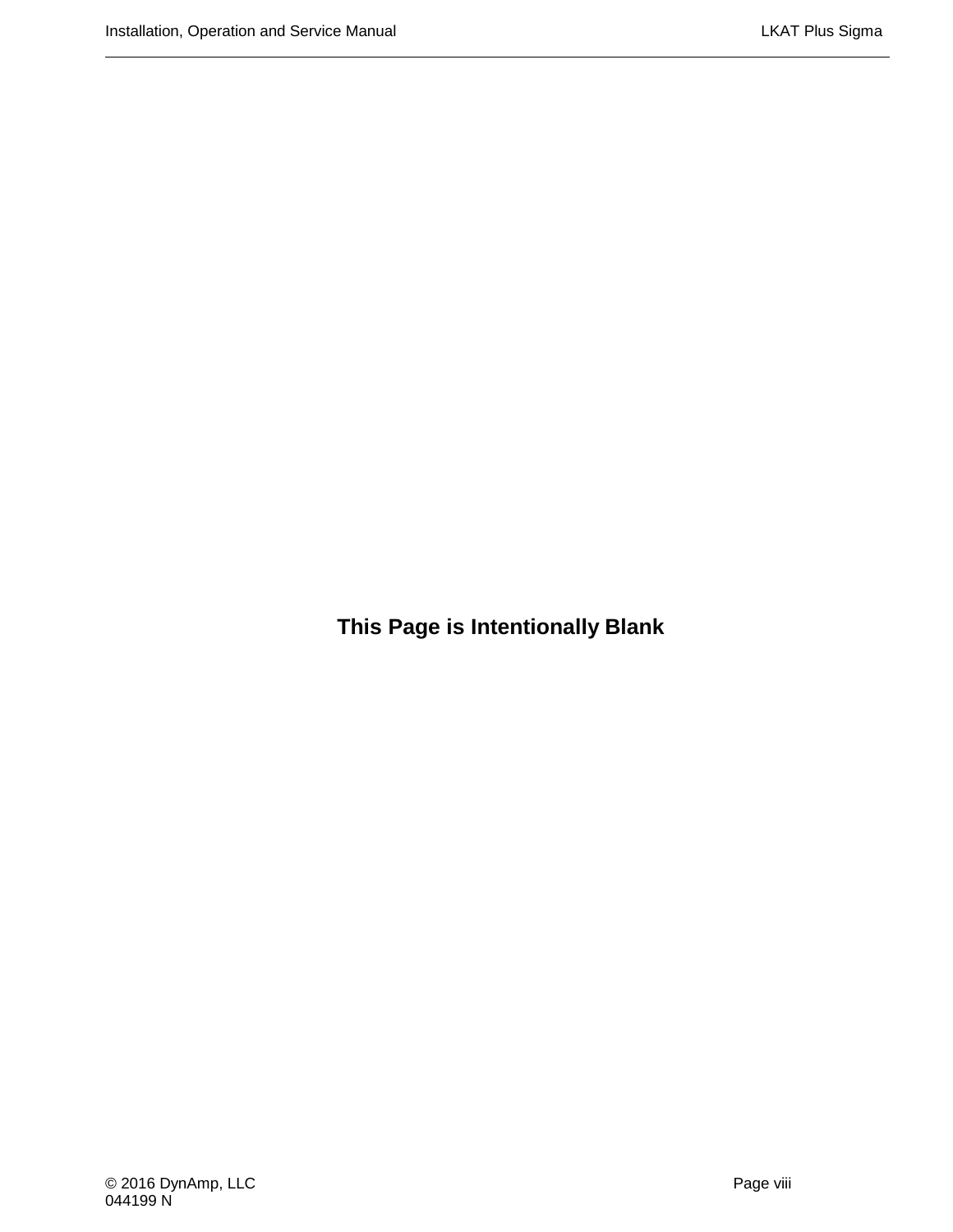# **DynAmp, LLC Customer Support**

For further assistance, contact DynAmp Customer Support at: Americas: Telephone: +1 614.871.6900 Fax: +1 614.871.6910 8:00 AM to 5:00 PM USA Eastern Time From first Sunday in November to second Sunday in March – 13:00 GMT to 22:00 GMT From second Sunday in March to first Sunday in November – 12:00 GMT to 21:00 GMT Europe: Telephone: +41 22.706.1446 Fax: +41 22.706.1311 8:30 AM to 5:00 PM Central European Time From last Sunday in October to last Sunday in March – 7:30 GMT to 16:00 GMT From last Sunday in March to last Sunday in October – 6:30 GMT to 15:00 GMT

After Hours Critical Service Emergency:

Telephone: +1 614.871.6906

5:00 PM to 8:00 AM USA Eastern Time

From first Sunday in November to second Sunday in March – 22:00 GMT to 13:00 GMT From second Sunday in March to first Sunday in November – 21:00 GMT to 12:00 GMT

Central e-mail:

[help@dynamp.com](mailto:help@dynamp.com)

DynAmp web:

[www.dynamp.com](http://www.dynamp.com/)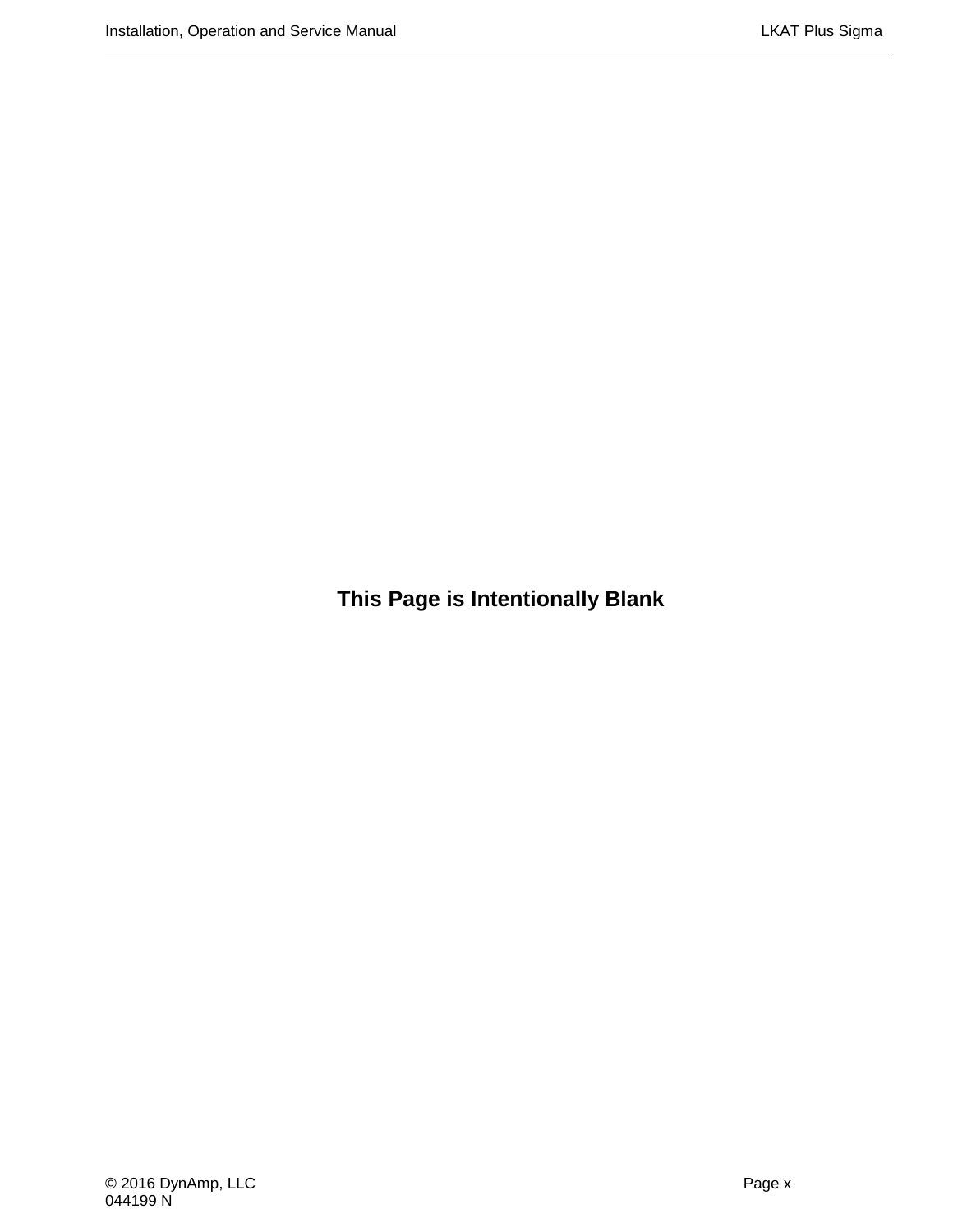# **REVISION PAGE**

| Page              | Change         | <b>Reason For Revision</b>                                                                                                                              | Date  |
|-------------------|----------------|---------------------------------------------------------------------------------------------------------------------------------------------------------|-------|
| all               | <b>Rev NEW</b> |                                                                                                                                                         | 01/04 |
| All               | Rev A          | Update to DynAmp, LLC                                                                                                                                   | 12/04 |
| 11,12             | Rev B          | Update Installation Consideration 4-2, IP65 rating<br>information                                                                                       | 04/05 |
| 8                 | Rev C          | Update Specifications Table 3-1, Ambient Temperature<br>Range (Storage)                                                                                 | 06/05 |
| v, vii, 1,<br>30  | Rev D          | Update fuse precautions per ECR 1304                                                                                                                    | 07/06 |
| all               | <b>Rev E</b>   | Update per ECR 1511 / ECO 3216 - Specification, label,<br>PAR 10245 - Handling & Storage/ ECR 1440- Calibration<br><b>Intervals / New Manual Format</b> | 10/09 |
| 11                | <b>Rev F</b>   | MDCR 0032 - Figure 4.1                                                                                                                                  | 08/10 |
| 32                | <b>Rev G</b>   | ECR1639 - Correct Item number in table 7.1                                                                                                              | 05/11 |
| $\mathsf{V}$      | Rev H          | ECR 1672 - Added Conformity Page                                                                                                                        | 10/11 |
| v, vii            | Rev I          | ECO 3261 - Changed Conformity Page                                                                                                                      | 11/11 |
| 9,23,<br>31,32,37 | Rev J          | ECR 1692, ECO 3268- Earth Ground Connections, Fix<br>Table 4.1. Specification & Table 6.1, MDCR0042 Added<br><b>Technical Bulletin list</b>             | 04/12 |
| 15                | <b>Rev K</b>   | ECR1765 – Remove Figure 5.1 General Guidelines for<br><b>Locating Measuring Heads</b>                                                                   | 09/12 |
| 9, 16             | Rev L          | ECR 1779 Revise Table 4-1, Environmental/Ambient<br>Temperature Range (Operational), Insert paragraph in<br>5.5                                         | 01/13 |
| 29, 30            | <b>Rev M</b>   | ECR 1860 Correct Earth Ground section and replace<br>Figure 6.4                                                                                         | 02/14 |
| 17,18             | <b>Rev N</b>   | ECR 2029 – Detail added to Form 1 & 2 showing pin<br>numbers                                                                                            | 09/16 |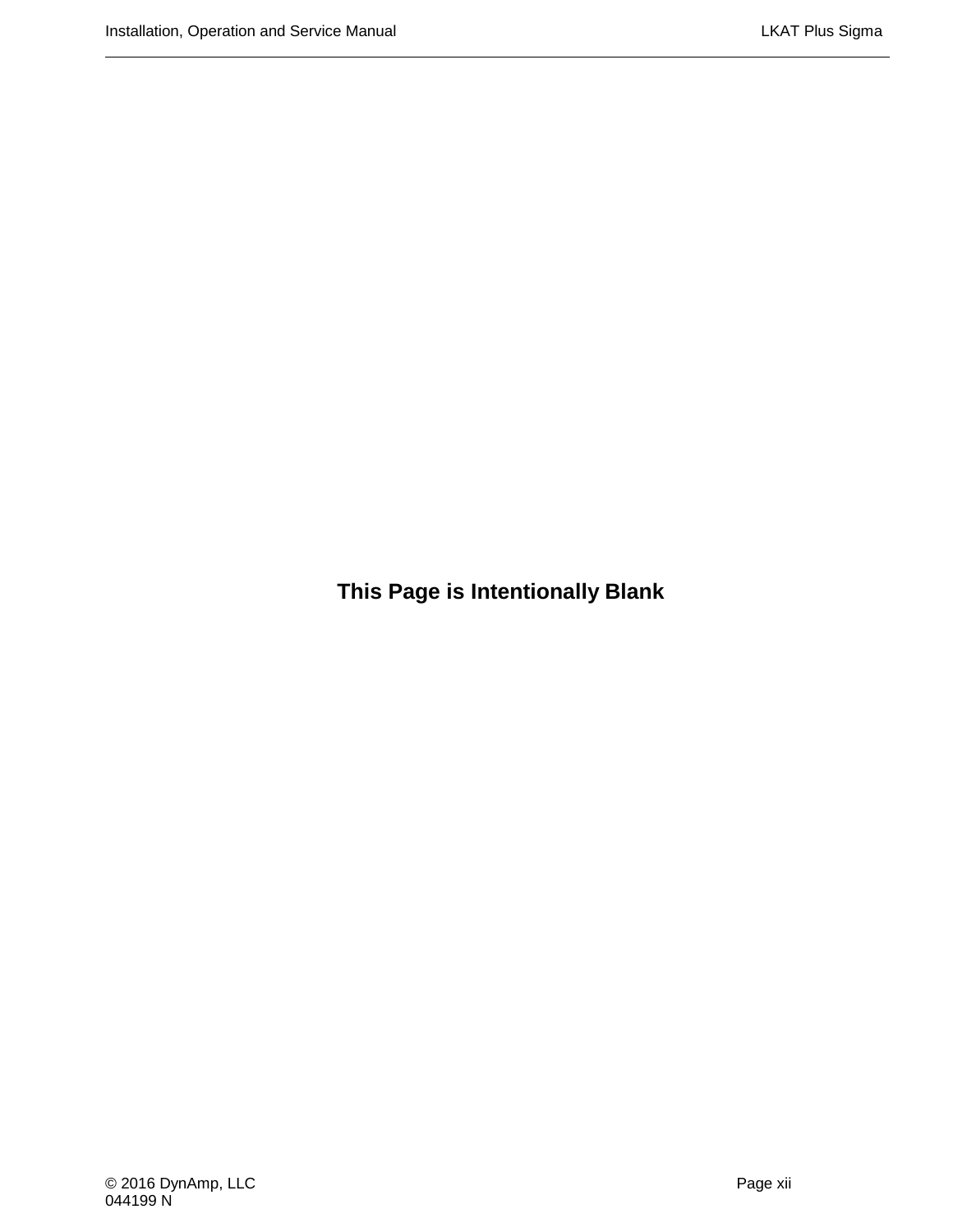# **TABLE OF CONTENTS**

|            | Paragraph<br>Title                                                                                                                                                                                                                    | Page         |
|------------|---------------------------------------------------------------------------------------------------------------------------------------------------------------------------------------------------------------------------------------|--------------|
|            | 1. SAFETY                                                                                                                                                                                                                             | 1            |
|            |                                                                                                                                                                                                                                       |              |
|            | 2. HANDLING AND STORAGE                                                                                                                                                                                                               | $\mathbf{3}$ |
|            |                                                                                                                                                                                                                                       |              |
|            | 3. DESCRI <u>ption and the community of the community of the community of the community of the community of the community of the community of the community of the community of the community of the community of the community o</u> | 5            |
|            |                                                                                                                                                                                                                                       |              |
| 3.2        |                                                                                                                                                                                                                                       |              |
| 3.3        |                                                                                                                                                                                                                                       |              |
| 3.4        |                                                                                                                                                                                                                                       |              |
| 3.5        |                                                                                                                                                                                                                                       |              |
|            | <b>4. SPECIFICATIONS</b>                                                                                                                                                                                                              | 9            |
|            |                                                                                                                                                                                                                                       |              |
|            | 5. INSTALLATION<br><u> 1989 - Johann Barbara, martxa alemaniar argametria (h. 1989).</u>                                                                                                                                              | 13           |
|            |                                                                                                                                                                                                                                       |              |
| 5.1        |                                                                                                                                                                                                                                       |              |
| 5.2<br>5.3 |                                                                                                                                                                                                                                       |              |
| 5.4        |                                                                                                                                                                                                                                       |              |
| 5.5        |                                                                                                                                                                                                                                       |              |
| 5.6        |                                                                                                                                                                                                                                       |              |
|            | 6. THEORY OF OPERATION                                                                                                                                                                                                                | 21           |
| 6.1        |                                                                                                                                                                                                                                       |              |
| 6.2        |                                                                                                                                                                                                                                       |              |
| 6.3        |                                                                                                                                                                                                                                       |              |
| 6.4        |                                                                                                                                                                                                                                       |              |
|            |                                                                                                                                                                                                                                       |              |
|            | 6.6 TROUBLESHOOTING AN ACCURACY DIAGNOSTICS FAULT INDICATION 24                                                                                                                                                                       |              |
|            |                                                                                                                                                                                                                                       |              |
|            |                                                                                                                                                                                                                                       |              |
|            |                                                                                                                                                                                                                                       |              |
|            |                                                                                                                                                                                                                                       |              |
|            | <b>7. MAINTENANCE &amp; SPARE PARTS</b>                                                                                                                                                                                               | 31           |
|            |                                                                                                                                                                                                                                       |              |
|            |                                                                                                                                                                                                                                       |              |
|            |                                                                                                                                                                                                                                       |              |
|            |                                                                                                                                                                                                                                       |              |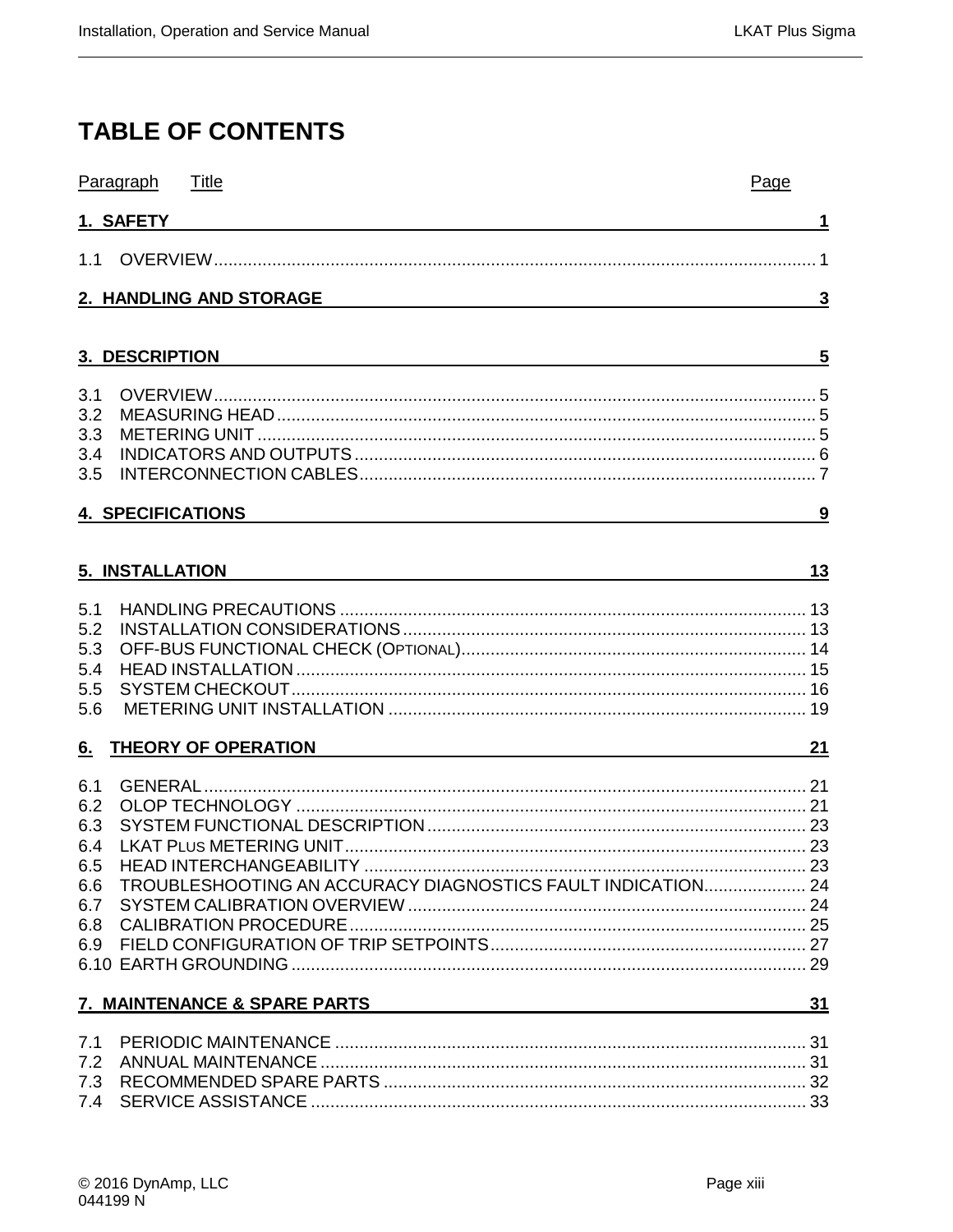# **[8. TECHNICAL BULLETINS](#page-48-0) 35**

### **[9. DRAWINGS](#page-50-0) 37**

# **FIGURES & TABLES**

|                                                                                   | Page |
|-----------------------------------------------------------------------------------|------|
|                                                                                   |      |
| Form 1 LKAT Plus Sigma Diagnostic Measurements Form 1 - Zero Primary Current 17   |      |
| Form 2 LKAT Plus Sigma Diagnostic Measurements Form 2 - Energized Primary Bus  18 |      |
|                                                                                   |      |
|                                                                                   |      |
|                                                                                   |      |
|                                                                                   |      |
|                                                                                   |      |
|                                                                                   |      |
|                                                                                   |      |
|                                                                                   |      |
|                                                                                   |      |
|                                                                                   |      |
|                                                                                   |      |
|                                                                                   |      |
|                                                                                   |      |
|                                                                                   |      |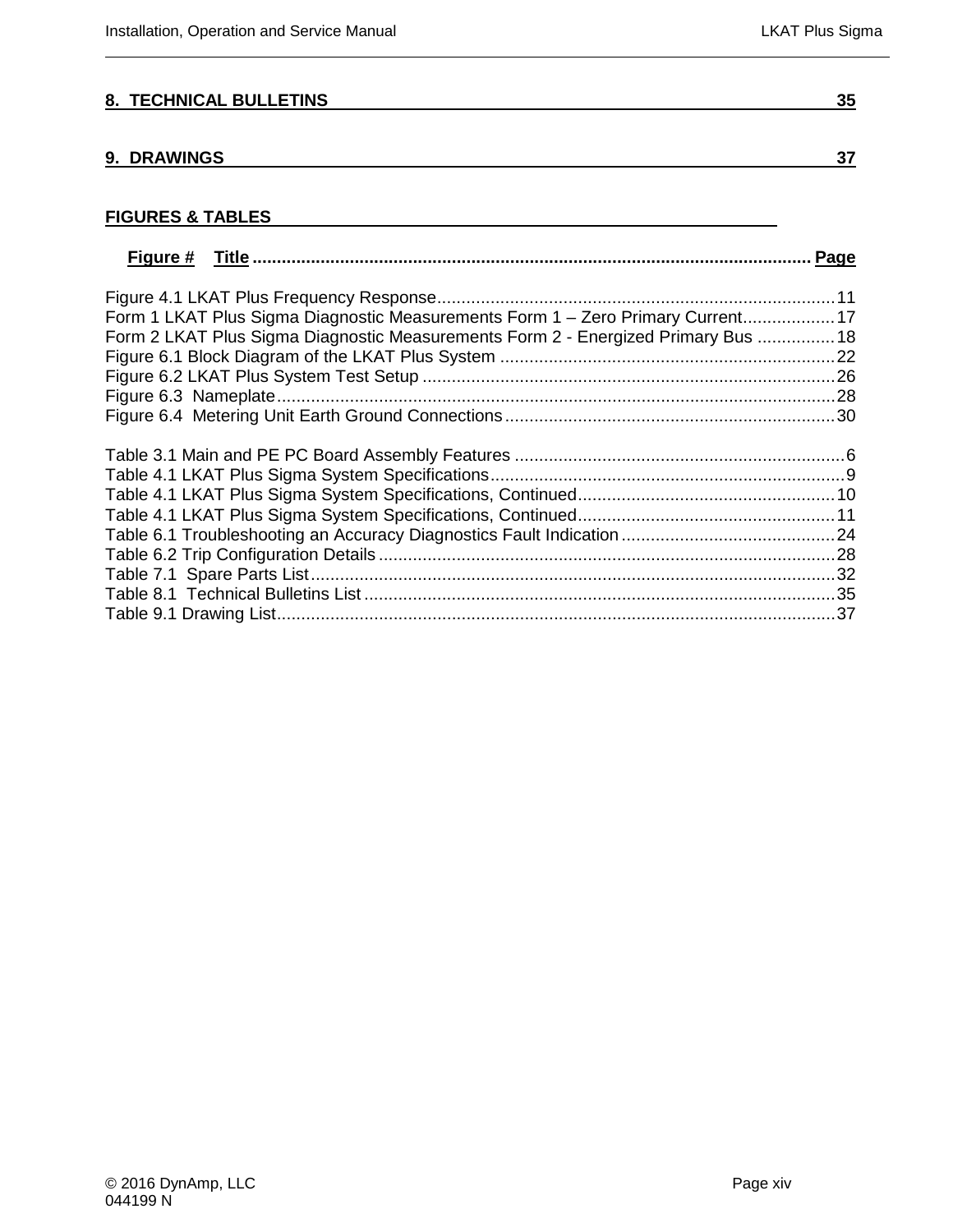# <span id="page-14-0"></span>**1. SAFETY**

# <span id="page-14-1"></span>**1.1 OVERVIEW**

The measuring head is designed to be installed on high voltage bus bars. All interconnection cables must be safely routed away from bus bars and high voltages. Do not allow any interconnection cable to contact bus bars or high voltages.

Ignoring the installation precautions and warnings can result in severe personal injury or equipment damage.

The following are general guidelines to be followed during installation, operation and service of the metering unit and measuring head.

- All installation, maintenance and service must be performed by qualified technicians who are familiar with the warnings and instructions of this manual.
- Always follow all local and plant safety procedures.
- The cover must remain secured during operation to ensure safety of personnel. Only authorized personnel or technicians should be allowed to open and service the unit.
- Replace fuses with correct type, size and value. Refer to the servicing instructions or spare parts list for more information on replacement fuses. Do not bypass the fuses or modify the electronics. Disconnect power to the system before replacing fuses. Failure to follow these instructions will result in intermittent operation and premature failure and will void the warranty.
- Service must be performed by qualified technicians only. If use of an oscilloscope becomes necessary during servicing, either the scope must be floating and ungrounded, or differential probe(s) must be used. The metering unit is isolated from the mains via the power transformers. If a grounded scope is used, a hazardous condition is created since current will flow through the probe to ground.
- Units are not intrinsically safe. Do not place in explosive atmospheres
- Use of the equipment in a manner not specified by the manufacturer can impair the protection provided within.

DynAmp, LLC does not assume liability for the customer's failure to comply with the rules and requirements provided in this manual.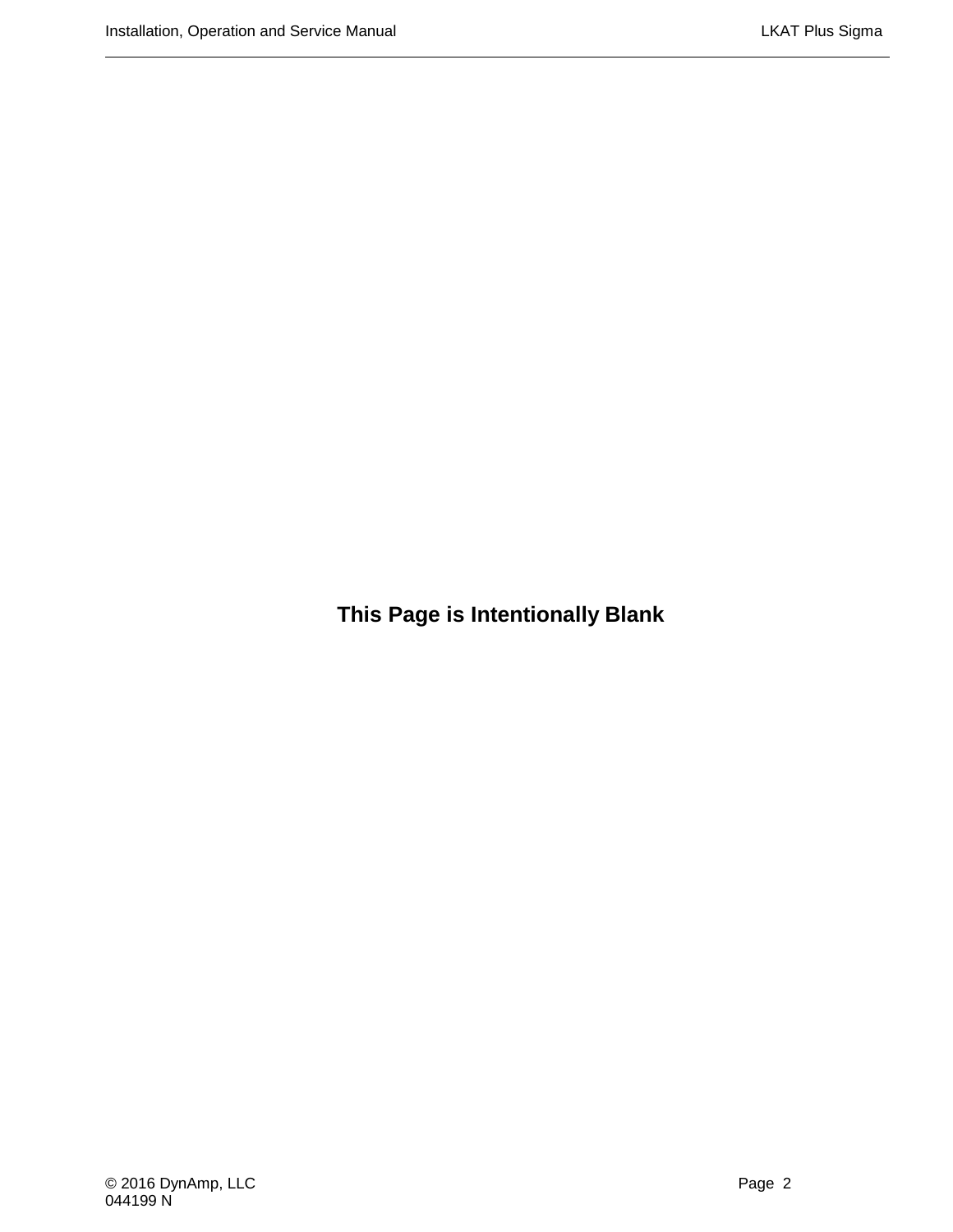# <span id="page-16-0"></span>**2. HANDLING AND STORAGE**

DynAmp products are engineered and manufactured for use in industrial environments. However, they contain sensitive electronic and mechanical components which may be damaged and fail if not handled and stored properly. All products must be handled and stored with the same care as any precision measurement instrument. Severe bumps or jolts may damage internal parts and cause malfunction or premature failure. DynAmp products are designed and assembled with conformal coating, shock mounting, and environmental seals, when appropriate or when specified. However, this protection requires that the product must be properly installed and operational before the protection is fully functional. Therefore, adequate protection from humidity, shock, and temperature must be provided during handling and storage prior to installation.

The handling and storage of equipment must be sufficient to meet the storage temperature and humidity specifications of the product and to prevent any condensation or contact with water or any other liquid. The storage location and container or crate must provide adequate protection from precipitation (rain, snow, ice) and direct water contact. Adequate shelter must be provided to prevent the accumulation of precipitation (rain, snow, ice) and water which can lead to the deterioration or failure of shipping containers or crates and cause water ingress. Storage in coastal or industrial areas subject to salt-laden or corrosive air or areas of winddriven sand or other abrasive dust must be adequate to prevent the deterioration or failure of shipping containers or crates and cause ingress. Frequent inspection of storage areas and storage containers or crates is required to ensure proper storage conditions are being maintained.

If the shipping container or crate is opened and/or the equipment is removed for inspection prior to installation, the equipment must be repackaged in the original undamaged container or crate in the same manner as it was shipped to prevent environmental damage or placed in a storage location that meets the required environmental and storage conditions.

General product storage temperature and humidity requirements:

| Storage Temperature: | $-40$ to $70^{\circ}$ C |  |
|----------------------|-------------------------|--|
|                      | -40 to 158°F            |  |
| Storage Humidity:    | 85%, non-condensing     |  |

DynAmp, LLC does not assume liability for the customer's failure to comply with handling and storage requirements.

For further assistance, contact DynAmp customer support.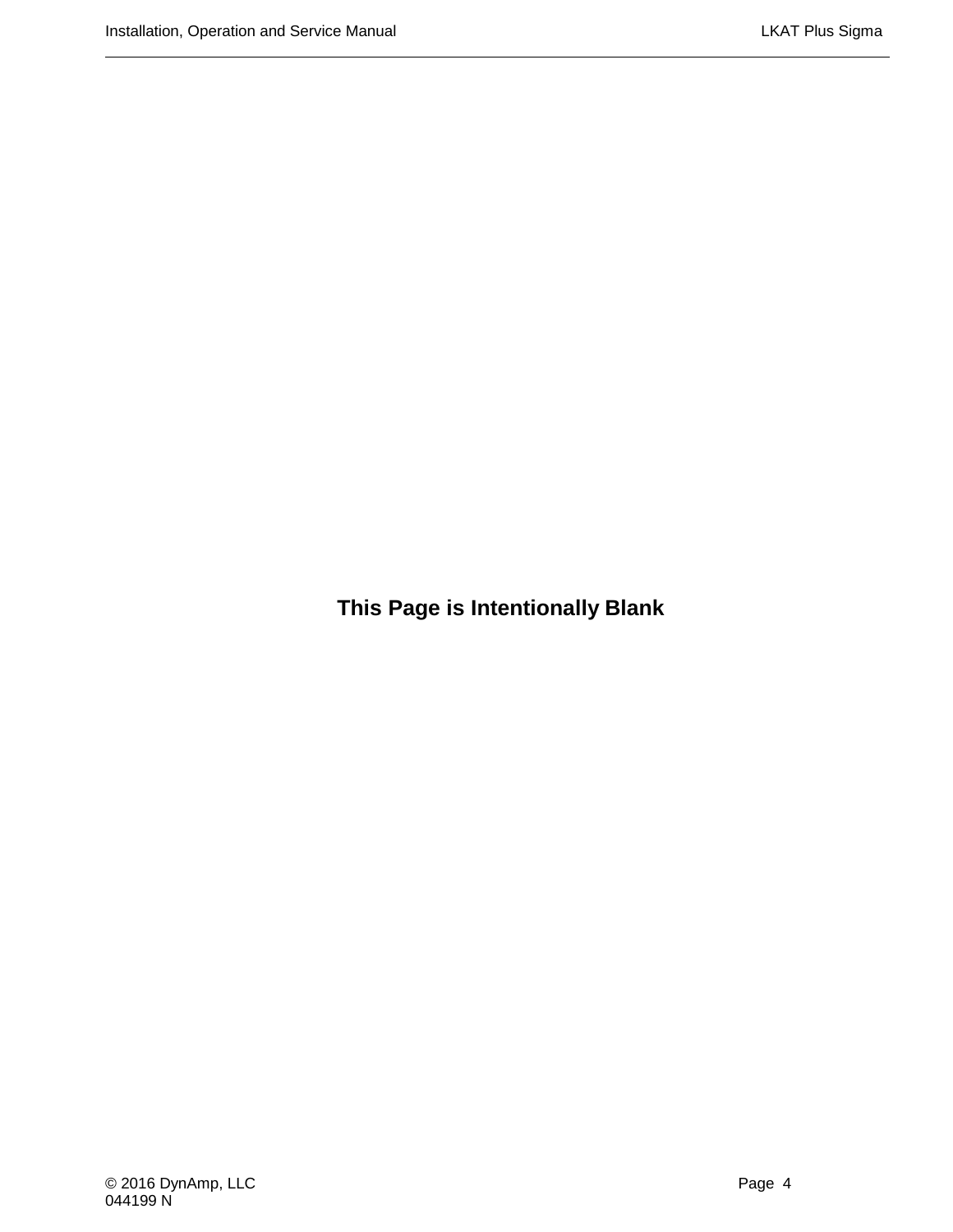# <span id="page-18-0"></span>**3. DESCRIPTION**

# <span id="page-18-1"></span>**3.1 OVERVIEW**

The DynAmp LKAT Plus Sigma system is designed to accurately measure AC or DC current flowing in a bus bar. Each system consists of two measuring heads and a metering unit.

# <span id="page-18-2"></span>**3.2 MEASURING HEAD**

LKAT measuring heads contain an arrangement of Hall effect sensor ICs and signal conditioning electronics. The tubular enclosure is constructed of flame retardant plastic materials. Isolation from the bus is provided by the homogeneous (sealed) construction of the head. In the event that the head enclosure components become cracked, the bonding fails, or the weather-tight seal is broken in any way; a replacement head must be substituted. The measuring head is not designed to be repaired.

LKAT measuring heads are mounted on the bus bar using fiberglass channels and springloaded clamps. All mounting hardware is supplied with each system. The mounting clamps are factory installed on the measuring head. The spring-loaded plungers are adjusted to bus dimensions specified with each order. When properly installed, the mounting hardware maintains the position of the head in the event of temperature fluctuation and / or bus vibration.

An interconnection cable assembly is integral to each half of the measuring head. The standard length is 33 feet (10 meters). Heads with extra-long interconnection cables are also available -consult the factory for details. The LKAT Plus Sigma head cable assemblies are unterminated. The interconnection cables from the head are identified as "A1, B1" and "A2, B2".

# <span id="page-18-3"></span>**3.3 METERING UNIT**

The metering unit is supplied without an enclosure. The Plexiglas PC board cover must be installed during normal operation. The Metering Unit is rated IP10.

The main PC board assembly (and PE PC board assembly, if specified) includes receptacles for external connection to the measuring head, the metering unit outputs, the input power and 3.5mm plug connectors. External power for the metering unit is "universal input" type: 85 to 264Vac @ 47 to 440Hz, or 110 to 264Vdc. Wiring changes are **not required** for any supply voltage in this range. Burden on the supply circuit will not exceed 30VA.

All LKAT Plus Sigma metering units include power supply and Main pc board assemblies (one each). These are mounted on a steel chassis. The chassis bracket is mounted on a steel plate. The interconnection cable wiring from A & B half of each head is connected in parallel to feed-through terminal block TB1 using crimped-on ferrules. Individual wires exit TB1 and form a wiring harness terminated in an 8-pin plug. The plug is connected to a receptacle on the main PC Board assembly. The metering unit PC board cover is made of clear Plexiglas. This allows the user to view various LED (or LCD) status indicators. For more information, refer to the "Theory of Operation" section of this manual.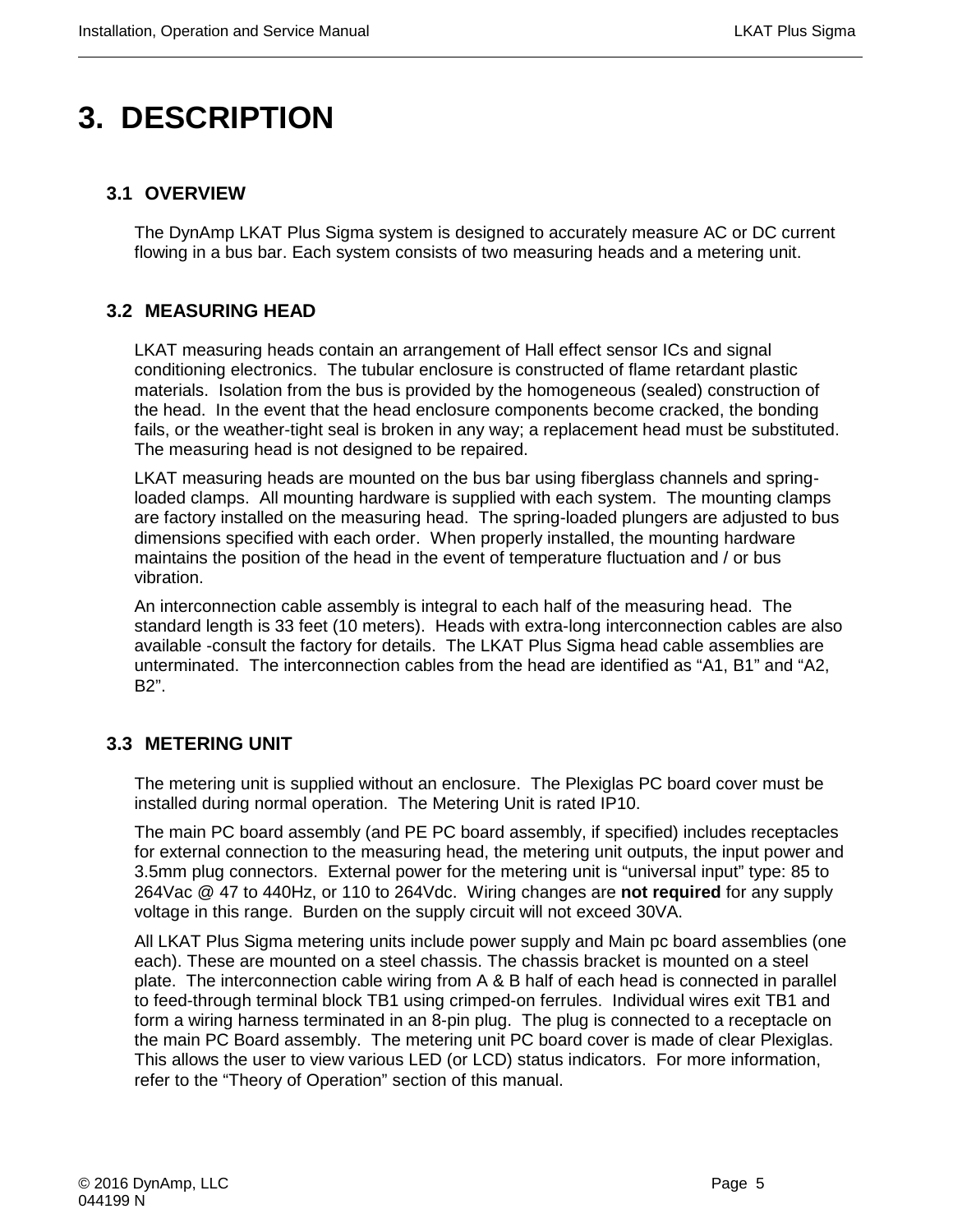There are two optional pc board assemblies that may be added to the LKAT Plus Sigma metering unit:

- Protection Extensions ("PE") pc board assembly
- Display pc board assembly (configurable for DC or True RMS readings).

One or both of these pc board assemblies may be added to an LKAT Plus Sigma Metering Unit in the field. It is not mandatory that they be factory installed and/or calibrated. The optional pc board assemblies may be calibrated on site, using the LKAT Plus Sigma Main Output as the reference measurement.

# <span id="page-19-0"></span>**3.4 INDICATORS AND OUTPUTS**

The LKAT Plus Sigma System metering unit includes several visual indicators. These include:

- Accuracy Diagnostics (operational status) LEDs: green = OK, red = system problem (see Section - "Theory of Operation").
- Overcurrent / Reverse Current Trip status LEDs: green = measured current less than setpoint, red = overcurrent / reverse trip. The overcurrent trip setpoint(s) may be configured to monitor forward or reverse current.
- (Optional) Illuminated LCD digital display of measured current.

Available via the metering unit output cable:

- Isolated signal output proportional to bus current being measured. This output may be configured specified for various zero and full-scale values. Note: The signal output represents the total of the measured current flowing through both heads.
- Normally open and normally closed relay contacts indicate operational status (same as green and red LEDs). For failsafe operation, the relay coil is energized when unit is functioning properly.
- Normally open and normally closed relay contacts indicate overcurrent trip status (same as green and red LEDs). For failsafe operation, the relay coil is energized when measured current is less than overcurrent trip setpoint(s).

The table below lists the features associated with the Main and PE pc board assemblies:

| Main and PE PC Board Assembly Features              |               |             |
|-----------------------------------------------------|---------------|-------------|
|                                                     | Main PC Board | PE PC Board |
|                                                     | Assembly      | Assembly    |
| <b>Isolated Output</b>                              |               |             |
| <b>Operational Status LEDs &amp; Relay Contacts</b> |               |             |
| Overcurrent / Reverse Trip Status LEDs &            |               |             |
| <b>Relay Contacts</b>                               |               |             |

**Table 3.1 Main and PE PC Board Assembly Features**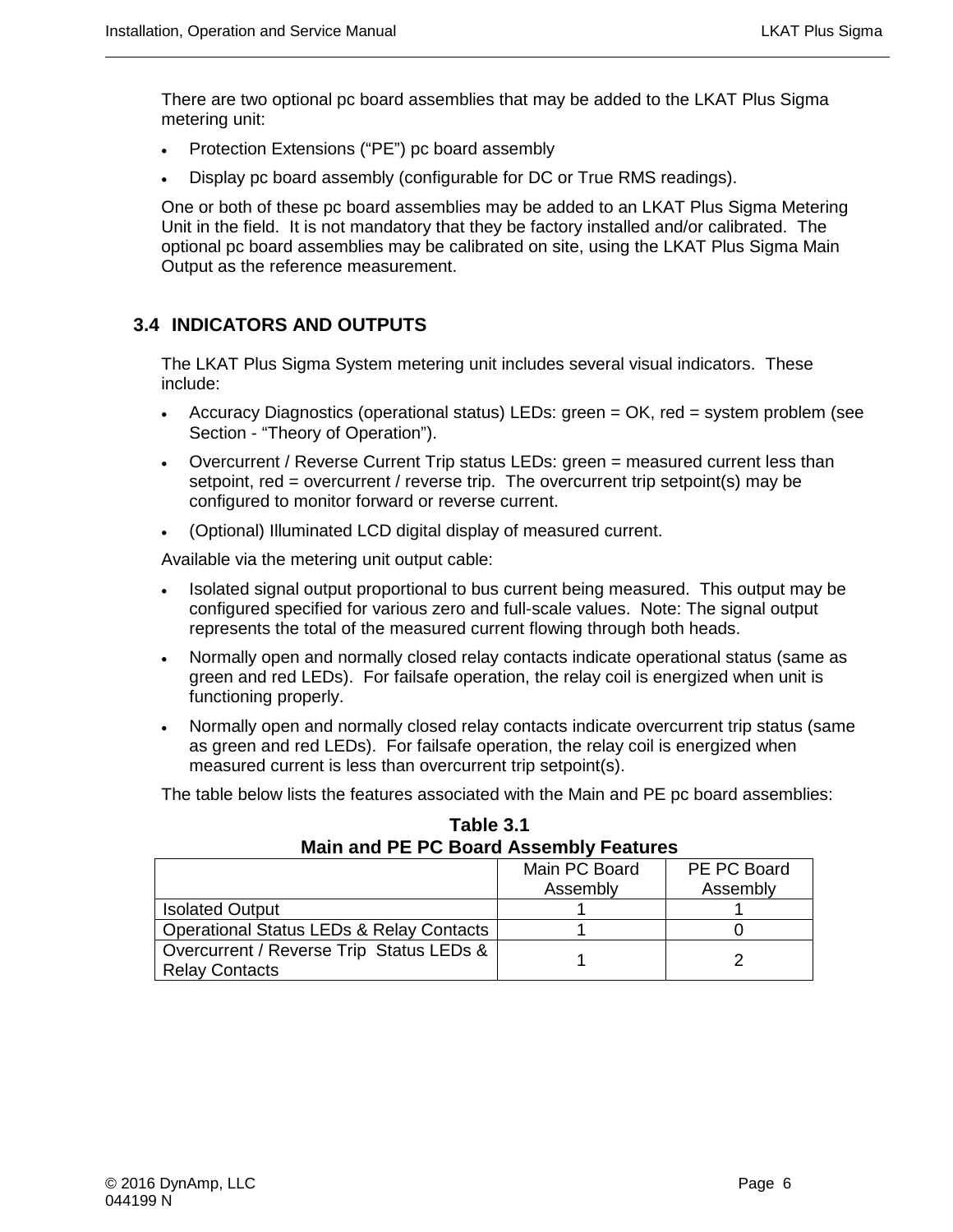Each isolated output features:

- 500V working galvanic isolation
- Configurable scaling
- Configurable bias

Each Overcurrent / Reverse Current Trip Setpoint includes:

- Selectable Forward / Reverse protection
- Independently adjustable Trip Setpoint (field configurable)
- Status LEDs
- **Status Relay Contacts**

Field calibration of LKAT Plus Sigma Systems requires use of a reference current transducer with calibration accuracy of 0.1% full-scale or better. Contact DynAmp, LLC for calibration of the LKAT Plus Sigma System. Refer to "Maintenance and Spare Parts" section for more information.

# <span id="page-20-0"></span>**3.5 INTERCONNECTION CABLES**

The LKAT Plus Sigma system is not supplied with cable assemblies for input power and output signal(s). The user must supply these cable assemblies. Refer to the system wiring diagram for details about interconnection.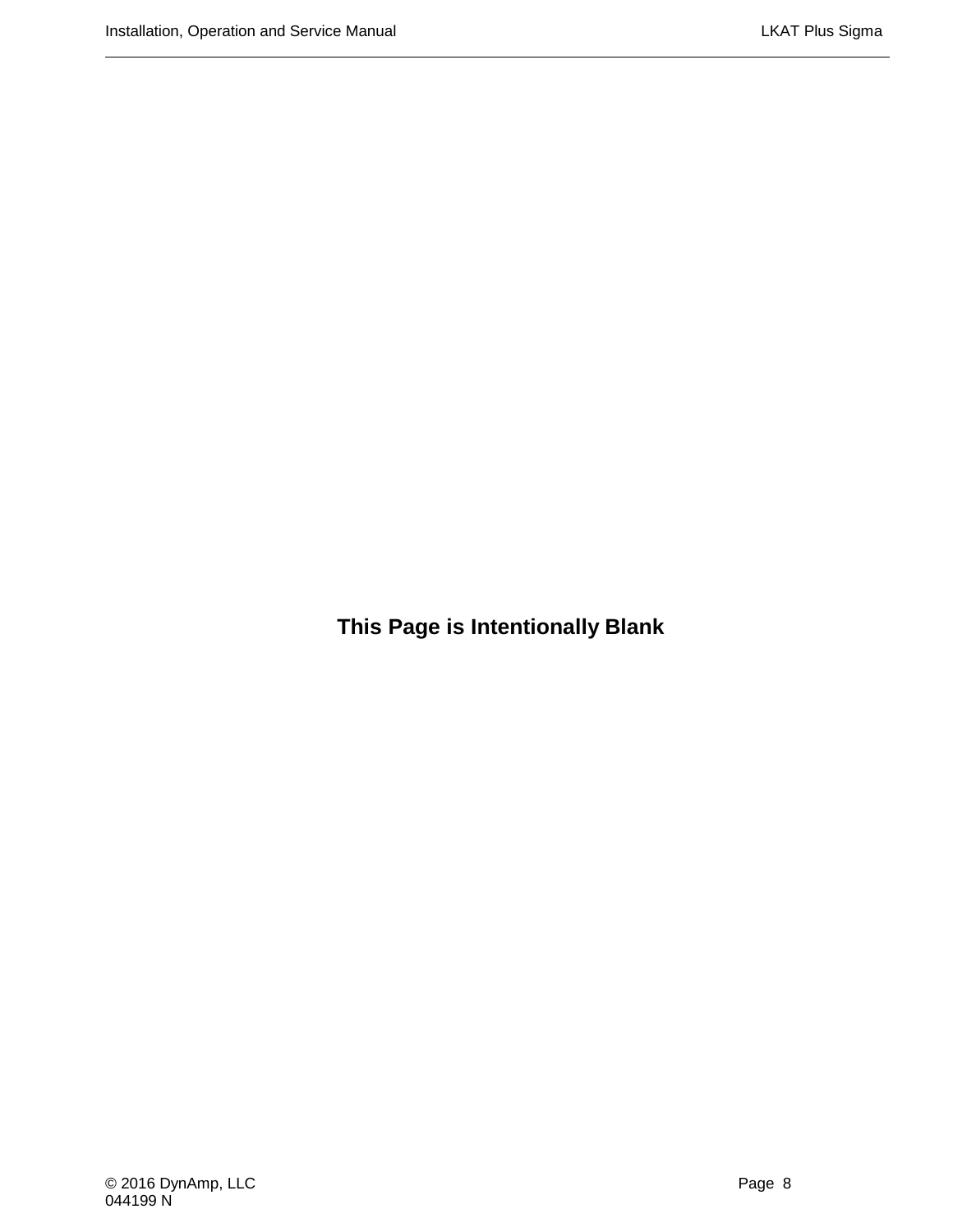# <span id="page-22-0"></span>**4. SPECIFICATIONS**

| Table 4.1                                    |
|----------------------------------------------|
| <b>LKAT Plus Sigma System Specifications</b> |

| <b>ANALOG SIGNAL OUTPUT - MAIN &amp; PROTECTION EXTENSIONS</b>                          |                                                                                  |  |
|-----------------------------------------------------------------------------------------|----------------------------------------------------------------------------------|--|
| Full-Scale Measuring Range (Main Output)                                                | ±5kA to ±100kA                                                                   |  |
| Contact factory for Full-scale measuring                                                |                                                                                  |  |
| range $>100kA$                                                                          |                                                                                  |  |
| Full-Scale Protection Range (PE Output)                                                 | $±5kA$ to $±100kA$                                                               |  |
| <b>Signal Output Calibration Accuracy</b>                                               | ±0.75% full-scale                                                                |  |
| Signal Output Type (configurable)                                                       | ±20mA, ±1 Volt, or ±10V Full-Scale                                               |  |
| Signal Output Maximum Burden                                                            | 10 volts                                                                         |  |
| Maximum Load Resistance (Current Loop Output)                                           | $500\Omega$                                                                      |  |
| Maximum Load Resistance (Voltage Output)                                                | $100k\Omega$                                                                     |  |
| <b>Linearity Error</b>                                                                  | ±0.1% of full-scale                                                              |  |
| <b>Repeatability Error Limits</b>                                                       | ±0.1% of full-scale                                                              |  |
| Temperature Sensitivity (Note 2.)                                                       | ±0.02%/°C                                                                        |  |
| Response Time (td)                                                                      | $\leq 50$ µs                                                                     |  |
| di/dt Accurately Followed                                                               | $500 A/\mu s$                                                                    |  |
| <b>Frequency Response</b>                                                               | (refer to Figure 4.1)                                                            |  |
| <b>Line Voltage Sensitivity</b>                                                         | $±0.001\%$ /V                                                                    |  |
| <b>STATUS INDICATORS - MAIN PC BOARD ASSEMBLY</b>                                       |                                                                                  |  |
| <b>Accuracy Diagnostics Status Relay</b>                                                | Indicates proper operation or operational<br>problem                             |  |
| (Normally Open & Normally Closed Contacts)<br><b>Accuracy Diagnostics Status LEDs</b>   | Green LED indicates proper operation                                             |  |
|                                                                                         | Red LED indicates operational problem                                            |  |
| Overcurrent / Reverse Current Trip Setpoint - Qty.<br>(1) - Field configurable          | Continuously variable from 5% to 100% of<br>full-scale.                          |  |
| Overcurrent / Reverse Current Status Relay<br>(Form C contacts Normally Open & Normally | Relay coil de-energizes when measured<br>current exceeds Trip Setpoint           |  |
| Closed)                                                                                 |                                                                                  |  |
| <b>Relay Contact</b>                                                                    | 7 Amps - 120/250 Vac                                                             |  |
| Rating                                                                                  | 7 Amps - 30 Vdc                                                                  |  |
| Overcurrent / Reverse Current Status LEDs                                               | Green LED indicates operation OK - No Trip<br>Red LED indicates measured current |  |
|                                                                                         | exceeds Trip Setpoint                                                            |  |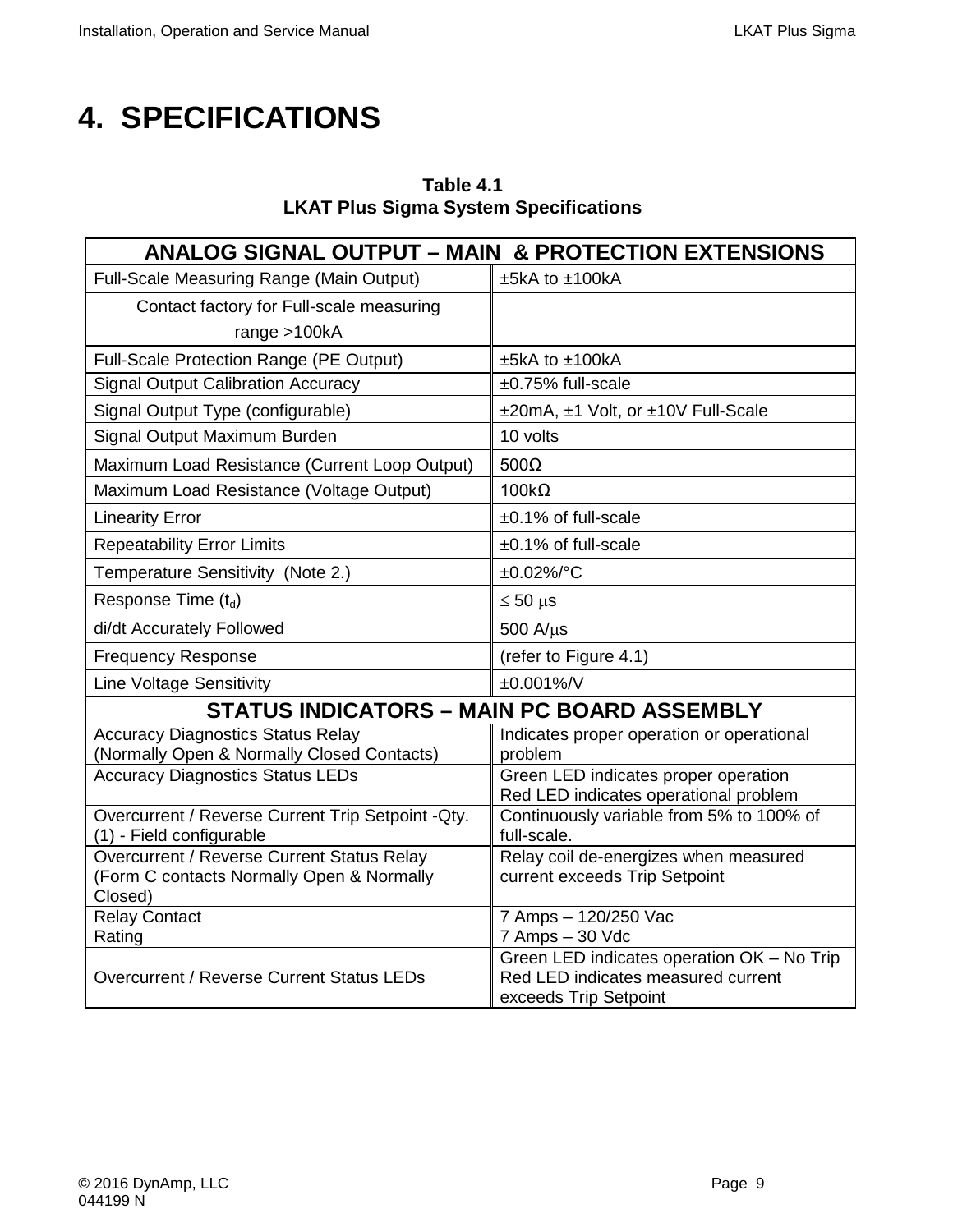| Table 4.1                                               |
|---------------------------------------------------------|
| <b>LKAT Plus Sigma System Specifications, Continued</b> |

# **STATUS INDICATORS PROTECTION EXTENSIONS PC BOARD ASSEMBLY (Optional)**

| Overcurrent / Reverse Current Trip Setpoint - Qty.                                                 | Independent, Continuously variable from                                                                   |
|----------------------------------------------------------------------------------------------------|-----------------------------------------------------------------------------------------------------------|
| (2) - Field configurable                                                                           | 5% to 100% of full-scale.                                                                                 |
| Overcurrent / Reverse Current Status Relay<br>(Form C contacts Normally Open & Normally<br>Closed) | Relay coil de-energizes when measured<br>current exceeds Trip Setpoint                                    |
| <b>Relay Contact</b>                                                                               | 7 Amps - 120/250 Vac                                                                                      |
| Rating                                                                                             | 7 Amps - 30 Vdc                                                                                           |
| <b>Overcurrent / Reverse Current Status LEDs</b>                                                   | Green LED indicates operation OK - No Trip<br>Red LED indicates Measured Current<br>exceeds Trip Setpoint |

# **STATUS INDICATORS – RMS DISPLAY PC BOARD (Optional)**

| Digital Display of Bus Current in kA units | 3 1/2 Digit Green LCD ±2% Full-scale |
|--------------------------------------------|--------------------------------------|
| Displayed Value (configurable)             | DC average or True RMS               |

# **GENERAL SPECIFICATIONS**

| Input Power                                                          | 85 to 264 Vac @ 47 to 440 Hz,<br>or 110 to 264Vdc.    |
|----------------------------------------------------------------------|-------------------------------------------------------|
| Burden on ac Line (max)                                              | 30 VA                                                 |
| <b>Isolation: Signal Output to Metering Unit Input</b><br>Circuit    | 3kVac for 1 minute                                    |
| Isolation: Bus to Metering Unit Input Circuit                        | 6kVac for 1 minute                                    |
| Isolation: Mains Supply to Metering Unit Input<br>Circuit            | 1kVac for 1 minute                                    |
| Isolation: Mains Supply to chassis                                   | 2kVac for 1 minute                                    |
| Isolation: Output to chassis                                         | 2kVac for 1 minute                                    |
| <b>ENVIRONMENTAL</b>                                                 |                                                       |
| Ambient Temperature Range of Metering Unit<br>Location (Operational) | $-10^{\circ}$ C to 60 $^{\circ}$ C<br>(14°F to 149°F) |
| Ambient Temperature Range of Measuring Head<br>(Operational)         | $-20^{\circ}$ C to 80 $^{\circ}$ C<br>(-4°F to 176°F) |
| Ambient Temperature Range of System (Storage)                        | -40 to $70^{\circ}$ C<br>(-40 to 158°F)               |
| Humidity (head and metering unit)                                    | 85%, non-condensing                                   |
| Environmental rating: Head only                                      | IP <sub>65</sub>                                      |
| <b>Installation Category</b>                                         | Ш                                                     |
| Pollution Degree: Head only                                          | 2                                                     |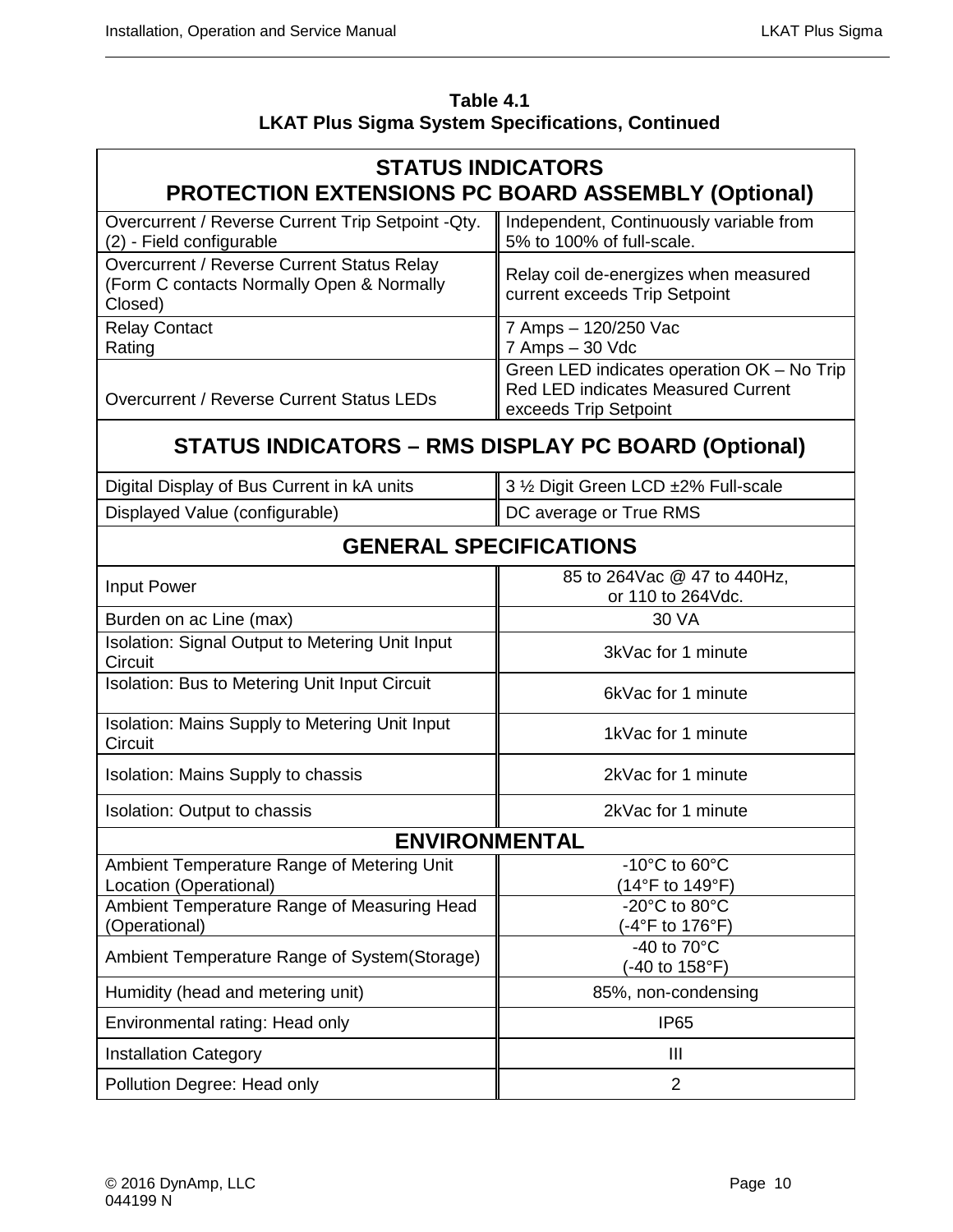| Table 4.1                                               |
|---------------------------------------------------------|
| <b>LKAT Plus Sigma System Specifications, Continued</b> |

| <b>PHYSICAL</b>                                                |                           |  |  |  |  |  |  |
|----------------------------------------------------------------|---------------------------|--|--|--|--|--|--|
| <b>Measuring Head Weight</b>                                   | 2 to 8 lbs. $(1 to 4 kg)$ |  |  |  |  |  |  |
| Metering Unit Weight                                           | 8 lbs. (4 kg)             |  |  |  |  |  |  |
| Head Interconnection Cables (2) -<br>Standard Length (Note 1.) | 33 ft. (10 m)             |  |  |  |  |  |  |
| Signal Output Cable (0)                                        | Not Included              |  |  |  |  |  |  |
| Power Input Cable (0)                                          | Not Included              |  |  |  |  |  |  |

Note :

1.) For head interconnection cable lengths exceeding 20 m, the temperature sensitivity increases ±0.02% / ºC per 10 m additional cable length.

# **Normalized LKAT Bandwidth**



 **Normalized Frequency f/f<sub>c</sub>; f<sub>c</sub> = 112 .4 x 10<sup>6</sup> (A / sec ) / I Full-Scale (A)** 

| F.S. Bus Current (kA)  | 5 to 50 | 60    |       | 80   |      | 100  |
|------------------------|---------|-------|-------|------|------|------|
| Corner Frequency (kHz) | 2.248   | 1.873 | 1.606 | .405 | .249 | .124 |

**Figure 4.1 LKAT Plus Frequency Response**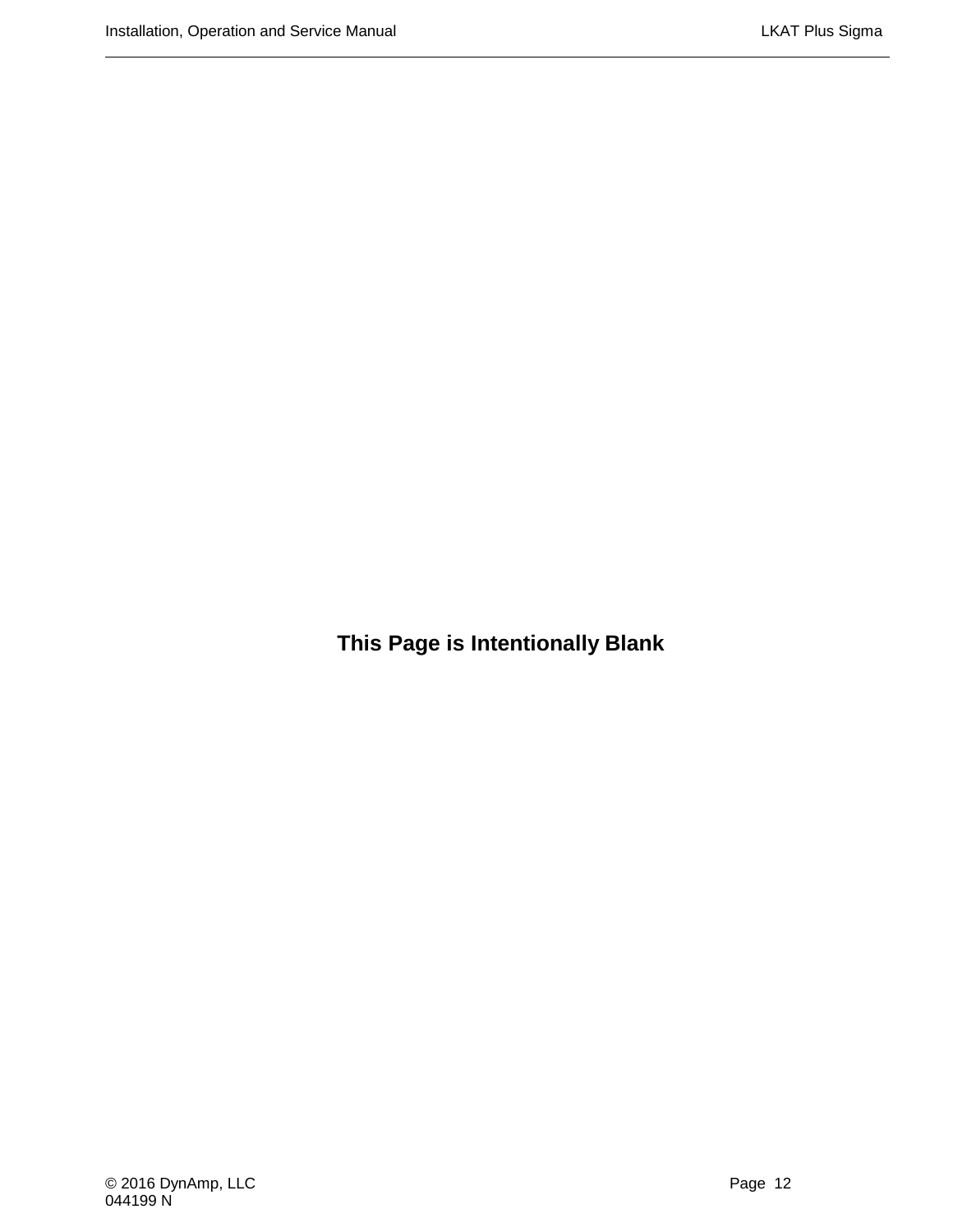# <span id="page-26-0"></span>**5. INSTALLATION**

# <span id="page-26-1"></span>**5.1 HANDLING PRECAUTIONS**

LKAT Plus Sigma Systems should be handled with the same care as any precision measuring instrument. Severe jolts or bumps to the head or metering unit may cause movement of internal parts, and possibly a malfunction. **Personnel involved in the installation should be familiar with the technical terms, warnings, and instructions in this manual, and all plant safety rules, and be able to follow these.**

The complete system should be inspected for shipping damage at the earliest opportunity. Visible damage must be reported to the carrier immediately. Concealed damage (not evident until the system is operated) must be reported to DynAmp, LLC immediately.

# <span id="page-26-2"></span>**5.2 INSTALLATION CONSIDERATIONS**

Read the following before mounting the head:

- 1. The measuring heads are designed to be installed on high voltage bus bars. All interconnection cables must be safely routed away from bus bars and high voltages. Do not allow any interconnection cable to contact bus bars or high voltages. Ignoring the installation precautions and warnings can result in severe personal injury or equipment damage.
- 2. Always follow all local and plant safety procedures when the unit is to be installed on a live bus.
- 3. Choose a mounting location for the heads where the ambient air temperature does not exceed 80°C. The LKAT Plus Sigma head may be located indoors or outdoors, but should be kept away from extreme heat and solvents. Head installations in direct sunlight are not recommended, as excessive temperature rise could result in measurement error or damage to the head enclosure. Mount heads with corner boxes beneath bus when installed on a running (horizontal) bus, or on either side if it is a rising (vertical) bus. If the heads are to be installed in an especially harsh environment, please contact the factory to discuss special requirements.
- 4. The heads are rated IP65, No part of a head should be submerged under water. **RTV sealant must be used** to seal the measuring head together during installation. If RTV is not used, the IP65 rating does not apply to the measuring head. The metering unit is rated IP10. The user is responsible for providing proper mounting and environmental protection for the metering unit.
- 5. For best performance, the heads should be mounted in an area free of other bus bars. This is not an essential requirement if a satisfactory magnetic centering can be achieved.
- 6. The head must be installed with proper polarity. An arrow indicates the direction that conventional bus current must flow through the aperture  $(+)$  to  $(-)$ . No damage will occur if the head is reversed, but the system output will indicate current flow in the reverse direction.
- 7. Measuring heads are shipped in matched halves. Make sure that the same serial number is present on the both halves of the measuring heads and the metering unit.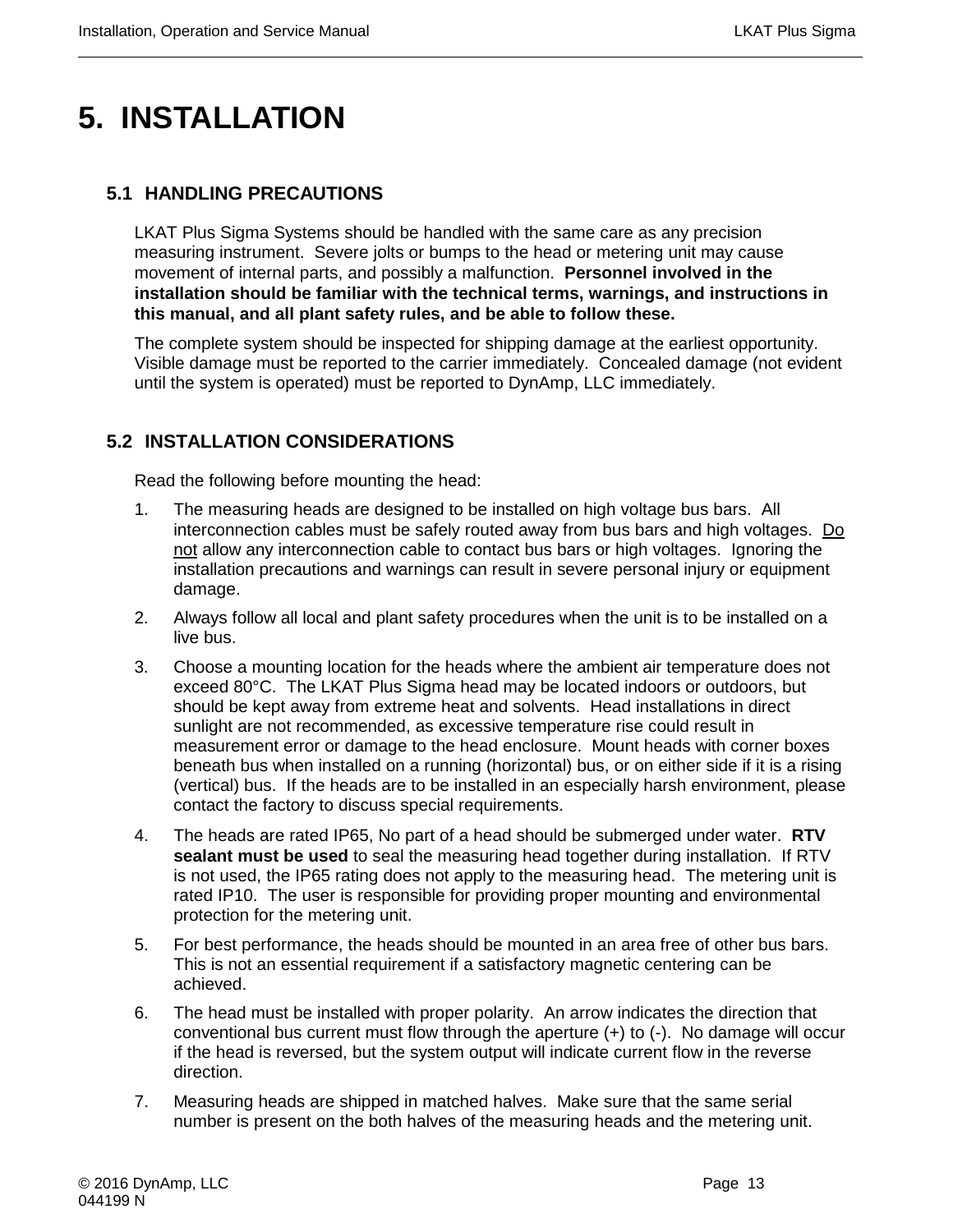The head halves with A1 and B1 serial number suffix should be mated. The head halves with A2 and B2 serial number suffix should be mated. The two head halves should mate squarely and evenly without forcing or twisting.

- 8. The measurement head is not grounded; however, the head cables should be disconnected from the metering unit prior to installation or maintenance to minimize the possibility of electrical shock. When properly connected, the power input cable will ground the LKAT Plus Sigma Metering Unit panel.
- 9. When installing a sensor head, do not remove the seals from the exposed end of the sensor head tube. Doing so may allow water or contaminants to enter the head, and void IP rating and warranty.
- 10. Measuring heads do not interact. The heads may be mounted in any position (relative to one another) without affecting system performance.
- 11. Measuring heads are shipped with mounting hardware installed. For permanent installation, the head halves must be semi-permanently bonded around the bus bar using Silicone RTV sealant (adhesive). After the bond cures, the spring-loaded mounting screws (plungers) may require adjustment for appropriate position and spring force on the bus.

Whenever possible, the head should be installed on the longest straight run of the bus that is available in an area free of other bus structures. The status LEDs and relay contacts indicate proper operation in a given head location.

# <span id="page-27-0"></span>**5.3 OFF-BUS FUNCTIONAL CHECK (OPTIONAL)**

After unpacking the LKAT Plus Sigma system (but prior to installation) the following functional check of the system is recommended:

- 1. Locate a convenient temporary power source for the LKAT Plus Sigma system. This may or may not be in the location where the system will be installed. The power source must be in the range 85 to 264Vac @ 47 to 440Hz, or 110 to 264Vdc. The system draws a maximum of 30 volt-amperes.
- 2. Refer to the drawing "Wiring Diagram, LKAT Plus Sigma System" included at the end of this manual. Attach a suitable connector to the unterminated end of the input power cable assembly for connection to the power source to be used for this check.
- 3. Connect the measuring head cables to the metering unit.
- 4. Connect the power input cable assembly to the metering unit and energize the unit. This cable is supplied by the customer.
- 5. Observe the LEDs on the Main pc board assembly. If the LEDs light green, the system is functioning properly. If LED D6 (Accuracy Diagnostics "AD") lights red, skip to "Troubleshooting an Accuracy Diagnostics Fault Indication" in the "Theory of Operation" section of this manual. If LED D5 (Trip 1) lights red, make measurements and complete the form "LKAT Plus Sigma Diagnostic Measurements Form 1 – Zero Primary Current" and contact the factory.

Refer to "LKAT Plus Sigma Diagnostic Measurements Form – Zero Primary Current". Allow the system one hour to stabilize prior to making measurements. Make measurements and record data shown on the form. File the completed test form for future reference. It is OK to make these measurements away from location where the LKAT Plus Sigma system will be installed, but this should be noted on the form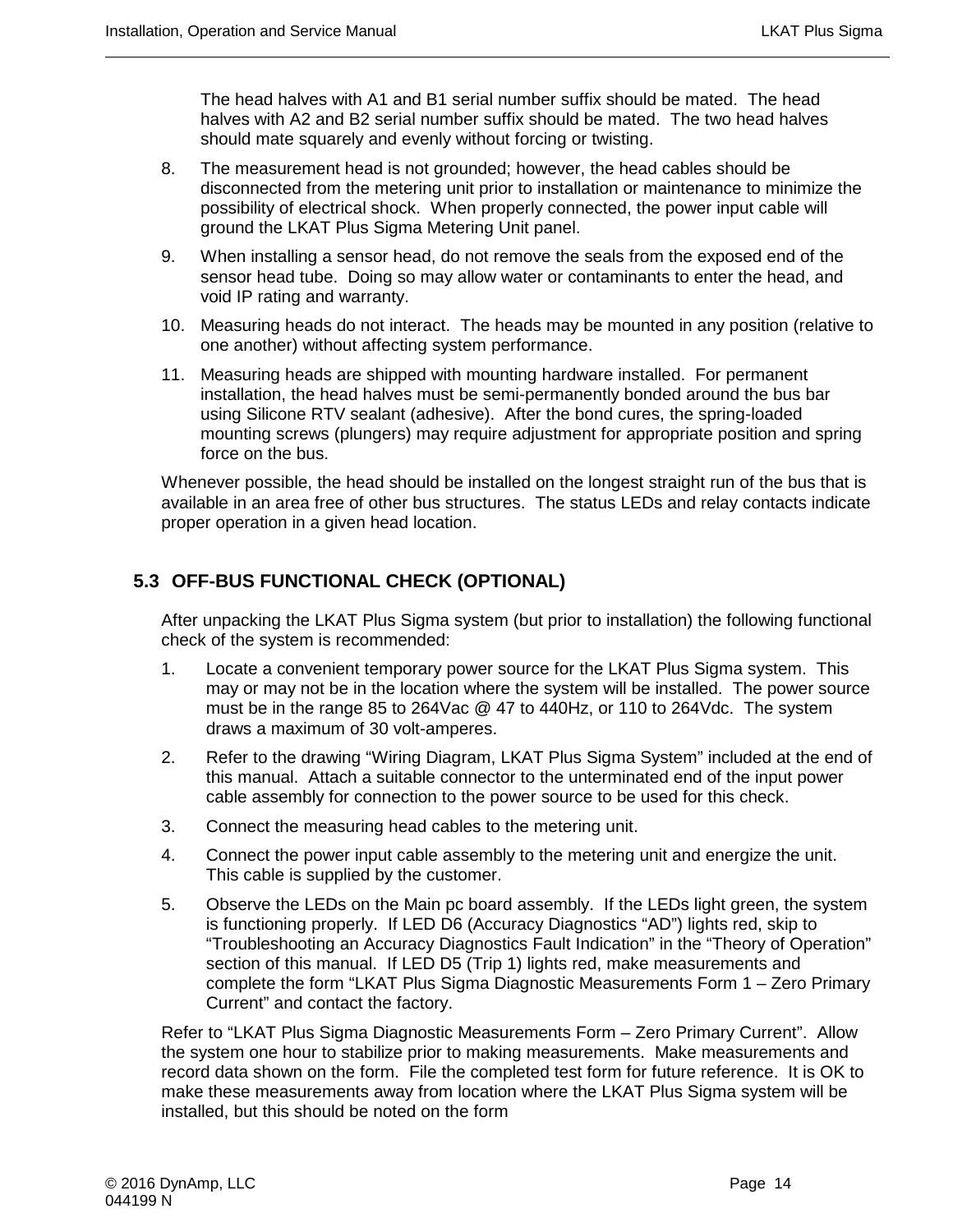# <span id="page-28-0"></span>**5.4 HEAD INSTALLATION**

The head halves are semi-permanently bonded together around the bus. The measuring head is comprised of two "L" shaped halves. Each half is identified with a serial number followed by an "A1, B1" and "A2, B2". One interconnection cable exits from each corner box on each half.

When a sensor head is installed on a running ("horizontal") bus, the corner boxes should be located beneath the bus. This reduces chances of ingress by pollutants and minimizes heating of the head electronics by the bus.

For rising ("vertical") busses, the corner boxes may be located on either side of the bus, depending on mechanical and thermal considerations. Each head should be mounted so conventional (+) to (-) current flows in the direction of the arrow on the sensor head.

The following tools and materials are required for installation:

Materials marked with an asterisk ( \* ) are included with LKAT Plus Sigma System order.

| 34" (864MM) RELEASABLE CABLE TIES *                                |
|--------------------------------------------------------------------|
| Silicone RTV adhesive / sealant *                                  |
| $1/8$ " (3mm) hex wrench $*$                                       |
| Drill, drill bits, mounting hardware, screwdrivers, wrenches, etc. |
| Cable puller, cable ties, ladder, etc.                             |

The following is the recommended sequence for installing the measuring heads:

- 1. Determine the positions where the measuring heads will be installed. The Bus bar should be free from grease and dust for the best adhesion of the LKAT fiberglass mounting channels to bus bar.
- 2. Connect the head cable assemblies to the metering unit.
- 3. Remove the backing from the adhesive foam strips on the fiberglass mounting channels. Position the mounting channels to the bus in the desired location.
- 4. Squeeze a ¼" (6.5mm) continuous bead of silicone RTV adhesive around the elbow and tube seam indicated by the yellow "HEAD SPLITS HERE" marker. Keep the Silicone RTV on the outside of the elbow cavity. There must be sufficient Silicone RTV adhesive to seal any gap between the sensor head halves.
- 5. Position the "L-shaped" head halves around the bus and the fiberglass channels. Mate the two halves, pressing them together until the tubes are firmly seated in the elbows.
- 6. Install the releasable cable ties to hold the head halves together while the Silicone RTV cures. The cable ties may be removed after 24 hours.
- 7. Route the interconnection cables away from the bus and other high voltages.
- 8. Connect the power cable assembly to appropriate power source and LKAT Plus Sigma metering unit.
- 9. The Silicone RTV takes approximately 24 hours to cure. After Silicone RTV has cured, the plunger tension may be adjusted, if needed. Use the 1/8" hex wrench supplied with the system for this purpose.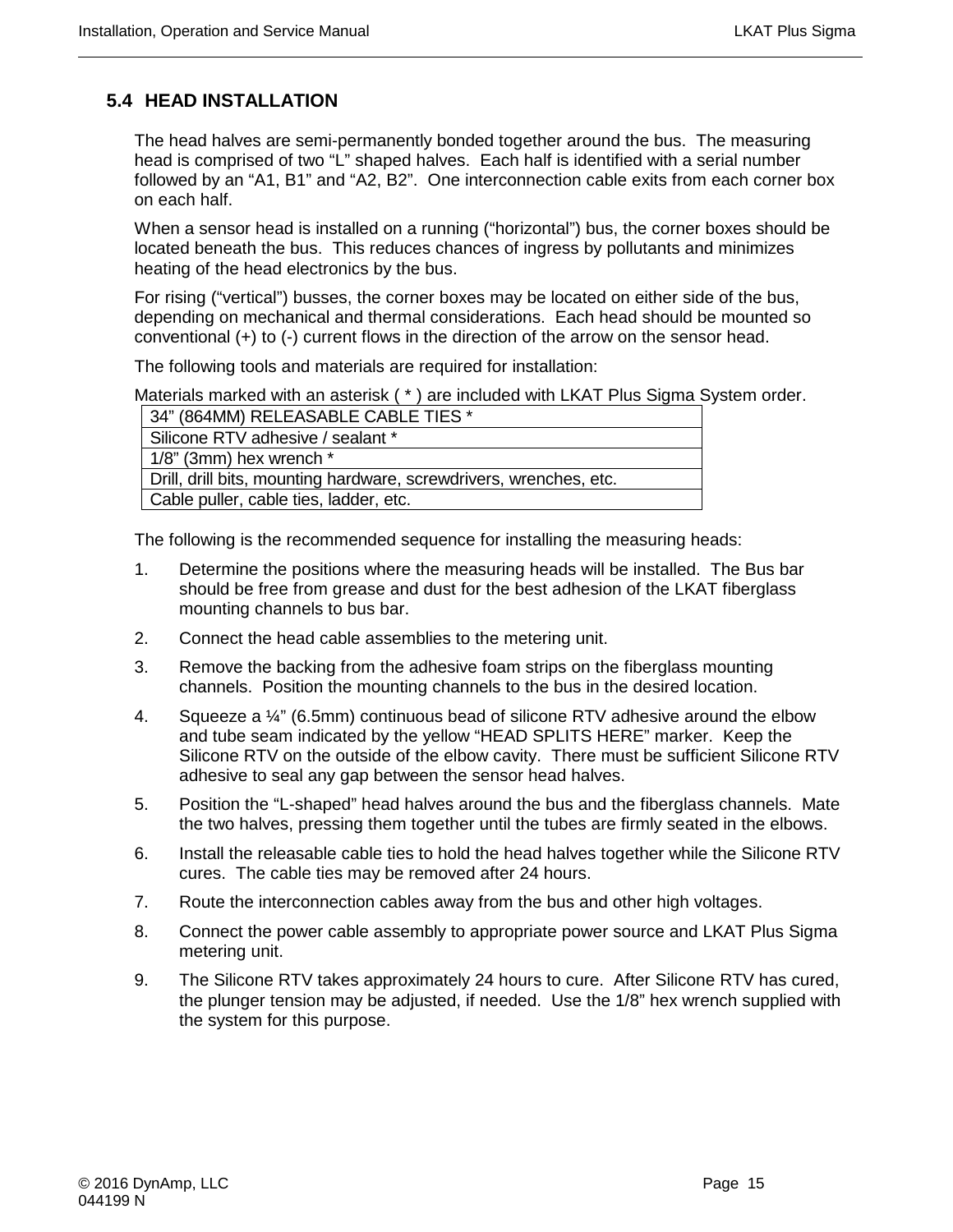# <span id="page-29-0"></span>**5.5 SYSTEM CHECKOUT**

Recheck all wiring connections against the drawings to ensure proper installation. Energize the Sigma system. Confirm that the green status LEDs are illuminated. If D6 (AD LED) lights red, skip to "Troubleshooting an Accuracy Diagnostics Fault Indication" in the "Theory of Operation" section of this manual

With the bus energized, the metering unit digital display should indicate the primary current (in kA units) within ±2%. The current loop should produce an output signal of +20mA (±0.75%) at full-scale bus current, with allowance for any bias offset.

In the event that the system current loop output does not produce an output signal of +20mA at 100% bus current, check the polarity of the measurement heads. If on head is backward (opposite polarity), the two head signals will cancel one another, causing little or no output at full scale.

Photocopy the appropriate *LKAT Plus Sigma Diagnostic Measurements Forms*. Form 1 is for diagnostic measurements at zero bus current (with the sensor head on or off the bus). Form 2 is for diagnostic measurements with the sensor head installed on the bus with the bus energized. Follow the directions to measure and record necessary information.

#### **NOTE:**

- These forms are intended to help keep accurate records of LKAT Plus Sigma functional tests.
- This information may prove valuable in the event of a malfunction.
- These measurements do not constitute system calibration.
- Space is provided for the recording of three sets of readings.
- Voltages may vary slightly with temperature extremes.
- System performance will typically remain within nominal specifications when measured levels fall within the acceptable limits shown on the forms.
- Levels must be measured and recorded under test conditions shown on the forms.
- The metering unit cover must be removed during system checkout, as all measurements are made on the Main pc board terminal blocks. The cover should remain secured during normal operation.
- **Always** complete these forms **before** contacting the factory.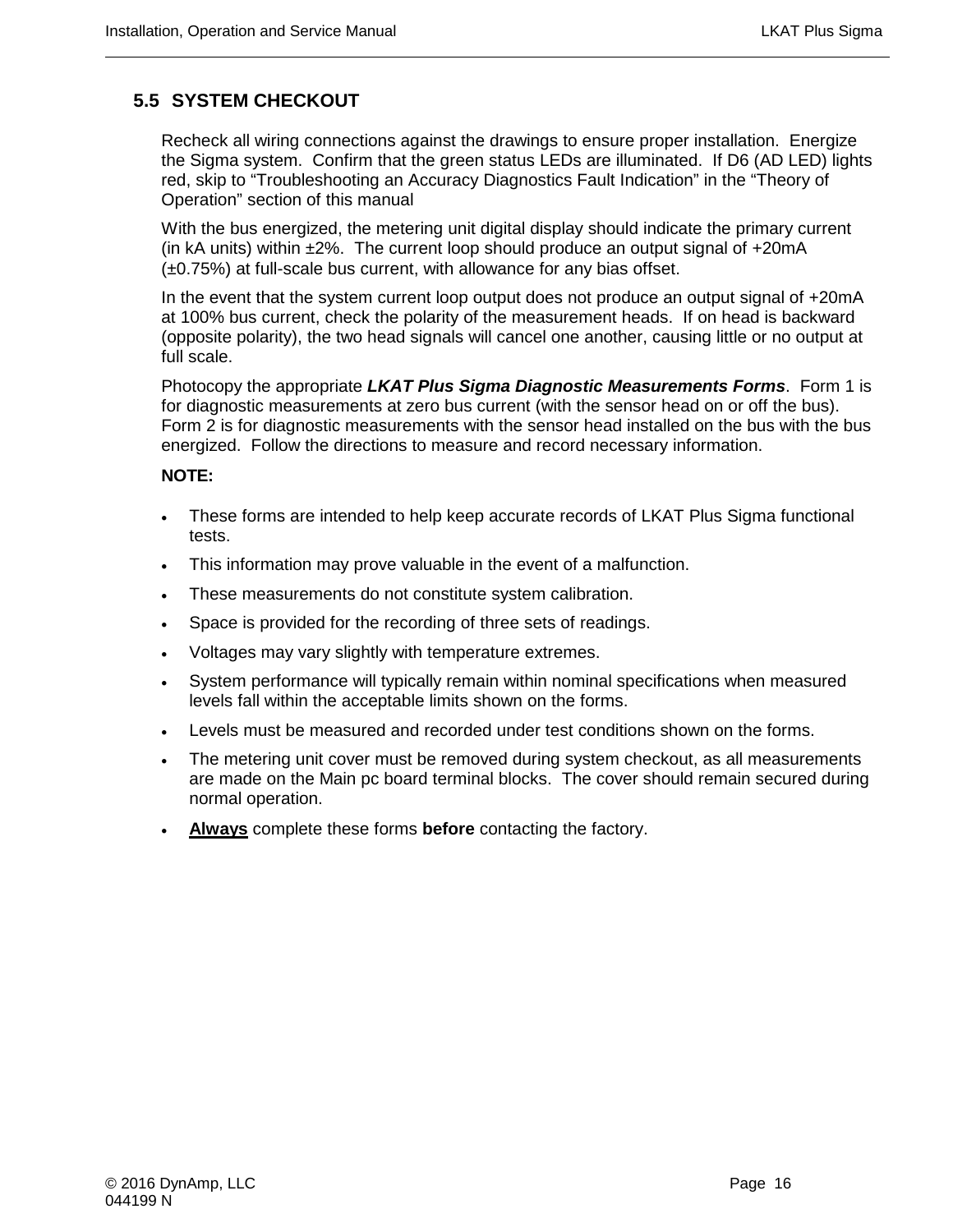# **Form 1**

# **LKAT Plus Sigma Diagnostic Measurements Form 1 – Zero Primary Current**

Instructions:

1.) Assure that the metering unit is energized and head halves are connected.

2.) Assure that heads are off bus, or that bus is de-energized.

3.) Measure and record the information below (make additional copies of this form as needed).

### **TEST CONDITIONS:**

#### **ZERO PRIMARY CURRENT (Heads may or may not be installed on bus);**

#### **LKAT Plus Sigma SYSTEM must be ENERGIZED for AT LEAST ONE HOUR.**

| <b>MEASURE</b>                                              | $(+)$ DMM | (-) DMM | <b>ACCEPTABLE</b>      | <b>DATE</b> | <b>DATE</b> | <b>DATE</b> |
|-------------------------------------------------------------|-----------|---------|------------------------|-------------|-------------|-------------|
|                                                             | at        | at      | <b>RANGE</b>           |             |             |             |
| $+5V$<br>supply                                             | P4-1      | P4-2    | $+5V$<br>$(\pm 0.5V)$  |             |             |             |
| $+15V$<br>supply                                            | P4-3      | P4-4    | $+15V$<br>$(\pm 0.5V)$ |             |             |             |
| $-15V$<br>supply                                            | P4-6      | P4-5    | $-15V$<br>$(\pm 0.5V)$ |             |             |             |
| Input<br>A1                                                 | $P1-1$    | $P1-2$  | 0V<br>$(\pm 5mV)$      |             |             |             |
| Input<br>A2                                                 | P1-3      | $P1-2$  | 0V<br>$(\pm 5mV)$      |             |             |             |
| Input<br><b>B1</b>                                          | $P2-1$    | $P2-2$  | 0V<br>$(\pm 5mV)$      |             |             |             |
| Input<br>B <sub>2</sub>                                     | P2-3      | P2-2    | 0V<br>$(\pm 5mV)$      |             |             |             |
| Output<br>Current<br>Loop<br>Burden at<br><b>Full-Scale</b> | P3-1      | P3-2    | 10.2V<br>max           |             |             |             |

| Serial Numbers:      |                     | 00000000<br>P <sub>2</sub><br>8 7 6 5 4 3 2  | 00000000<br>6 5 4 3 2 1                      |
|----------------------|---------------------|----------------------------------------------|----------------------------------------------|
| <b>Metering Unit</b> |                     | <b>INPUT &amp; SENSOR</b><br><b>DC POWER</b> | <b>INPUT &amp; SENSOR</b><br><b>DC POWER</b> |
| Measuring Head -     | A1 half             | <b>ON OPTIONAL</b><br><b>PE PCB</b>          |                                              |
|                      | B1 half             | <b>OUTPUT</b>                                | <b>OUTPUT</b>                                |
| Measuring Head -     | A2 half             | 2 3 4 5 6 7 8<br>P3                          | 3 4 5 6 7 8<br>P <sub>9</sub>                |
|                      | B <sub>2</sub> half | 00000000                                     | 00000000                                     |

**MAIN PCB** 

**ASSY** 

 $P<sub>4</sub>$ 

 $\textcircled{\circ} \textcircled{\circ} \textcircled{\circ} \textcircled{\circ}$ 

DC POWER<br>INPUTS  $\overline{5}$  $\mathfrak z$  $\bar{z}$ Q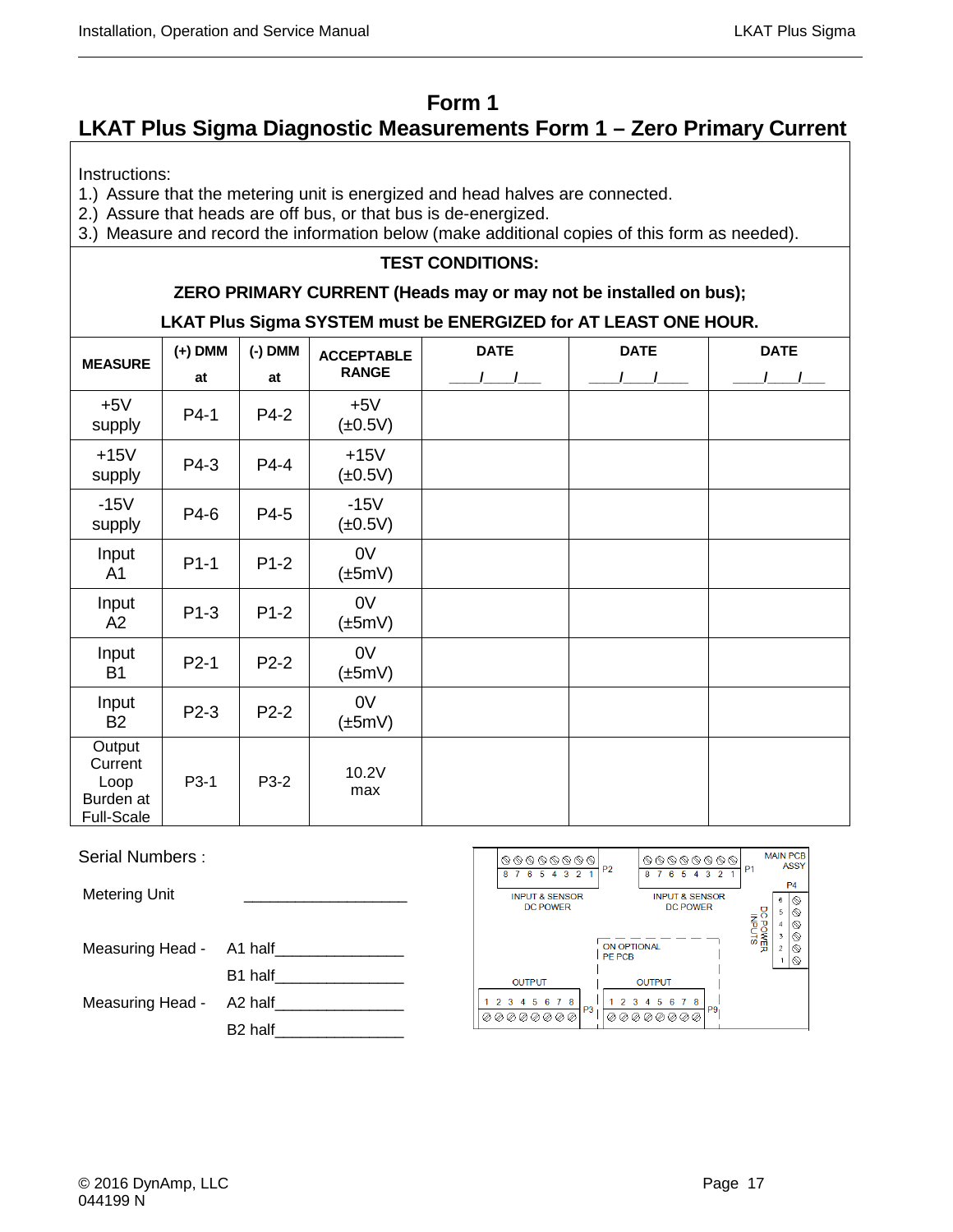# **Form 2**

# **LKAT Plus Sigma Diagnostic Measurements Form 2 - Energized Primary Bus**

Instructions:

1.) Assure that the metering unit is energized and both head halves are connected.

2.) Assure that heads are on bus and that bus is energized.

3.) Measure and record the information below (make additional copies of this form as needed).

### **TEST CONDITIONS:**

#### **ENERGIZED PRIMARY BUS ;**

### **LKAT Plus Sigma SYSTEM must be ENERGIZED for AT LEAST ONE HOUR.**

| <b>MEASURE</b>                                              | $(+)$            | $(\cdot)$         | <b>ACCEPTABLE</b>           | <b>DATE</b> | <b>DATE</b> | <b>DATE</b> |
|-------------------------------------------------------------|------------------|-------------------|-----------------------------|-------------|-------------|-------------|
|                                                             | <b>DMM</b><br>at | <b>DMM</b><br>at  | <b>RANGE</b>                |             |             |             |
| $+5V$<br>supply                                             | P4-1             | P4-2              | $+5V$<br>$(\pm 0.5V)$       |             |             |             |
| $+15V$<br>supply                                            | P4-3             | P4-4              | $+15V$<br>$(\pm 0.5V)$      |             |             |             |
| $-15V$<br>supply                                            | P4-6             | P4-5              | $-15V$<br>$(\pm 0.5V)$      |             |             |             |
| Input<br>A <sub>1</sub>                                     | $P1-1$           | $P1-2$            | Within ±25mV<br>of Input A2 |             |             |             |
| Input<br>A2                                                 | $P1-3$           | $P1-2$            | Within ±25mV<br>of Input A1 |             |             |             |
| Input<br><b>B1</b>                                          | $P2-1$           | $P2-2$            | Within ±25mV<br>of Input B2 |             |             |             |
| Input<br><b>B2</b>                                          | P2-3             | $P2-2$            | Within ±25mV<br>of Input B1 |             |             |             |
| Output<br>Current<br>Loop<br>Burden at<br><b>Full-Scale</b> | P3-1             | P <sub>3</sub> -2 | 10.2V<br>max                |             |             |             |

Serial Numbers :

Metering Unit

Measuring Head -

Measuring Head -

| A1 half             |  |
|---------------------|--|
| B1 half             |  |
| A2 half             |  |
| B <sub>2</sub> half |  |

Nominal Current Loop Burden Resistance

(Ohms) \_\_\_\_\_\_\_\_\_

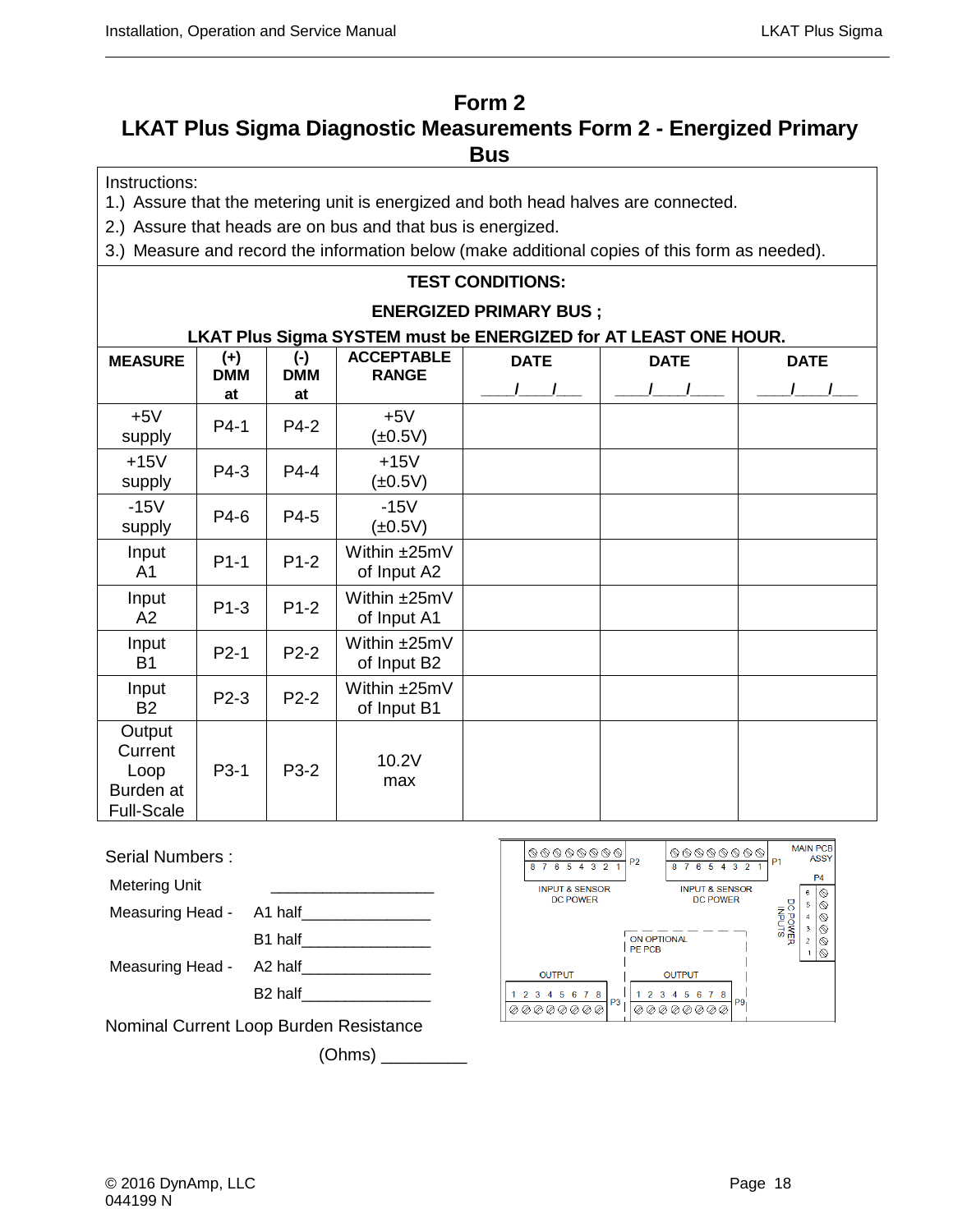# <span id="page-32-0"></span>**5.6 METERING UNIT INSTALLATION**

The user is responsible for providing proper mounting and environmental protection for the metering unit.

The location of the metering unit should be determined by the following factors:

- 1. Ambient air temperature must stay in the range of  $-10^{\circ}$ C to  $+50^{\circ}$ C at all times.
- 2. The location should not be exposed to direct sunlight.
- 3. The location should be within reach of the head cables supplied with the system. Standard head cable length is 33 feet (10 meters). Extra long head cables may also be ordered for special applications.
- 4. Route interconnection cables away from bus and other high voltages.

Refer to Metering Unit Outline & Mounting drawing at the end of this manual. Anchor the panel in the desired location after ensuring adequate cable reach.

Refer to the LKAT Plus Sigma System Wiring Diagram. Connection to the input power is made using 4-position 5.08mm plug P5 mounted on the LKAT Plus Sigma power supply. Use of 18 AWG (or larger) type SJT (or equivalent) cable is recommended for input power wiring.

The output requires 8 conductors for the main pc board assembly and 8 conductors for the PE PCB assembly (optional). These cables must be connected to the 3.5mm plug(s) supplied with the system. Use of 20AWG twisted pair cable (4 or 8 pairs) is recommended.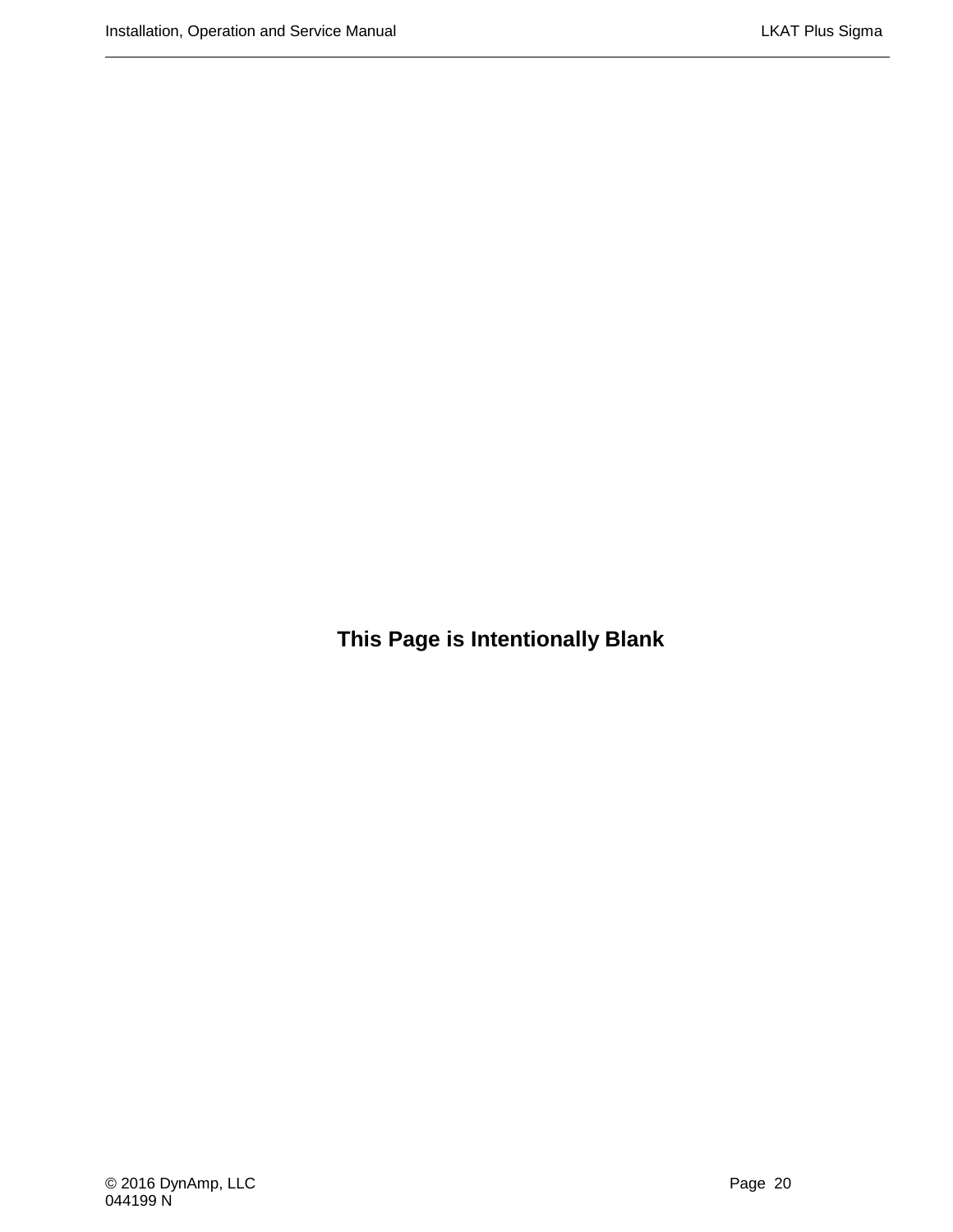# <span id="page-34-0"></span>**6. THEORY OF OPERATION**

### <span id="page-34-1"></span>**6.1 GENERAL**

The LKAT Plus Sigma system (referred to as "LKAT Plus" system in this 'Theory of Operation" section) uses open-loop, open-path (OLOP) technology to convert the magnetic field associated with a current carrying conductor into an isolated milliampere current loop output. This output is scaled to be proportional to the primary conductor current. In addition, a local digital display of the primary bus current (in kiloAmperes) is visible when the optional RMS Display pc board is added to metering unit.

The measurement head is a sealed unit and is not designed for repair in the field. However, a working knowledge of the LKAT Plus system theory of operation will help facilitate timely and accurate diagnosis in the event of problems.

# <span id="page-34-2"></span>**6.2 OLOP TECHNOLOGY**

The term "open-loop" means that the magnetic circuit does not generate an opposing magnetic field to null the field produced by the primary conductor. The term "open-path" indicates that the sensor is an air-core design, without magnetic core material.

The LKAT Plus system operation is based on Ampere's Law, which states: "the line integral of B (magnetic flux density) around any closed path is equal to  $\mu_0$ I (permeability times current)". In practical terms, this means that integrating a closed path around a primary conductor will yield the net primary current.

This integration is implemented using a specific array of Hall Effect ICs. The LKAT Plus system effectively minimizes errors typically present in other open-loop sensors: zero drift, thermal drift, position sensitivity, and susceptibility to external magnetic fields. The absence of a magnetic core practically eliminates errors due to saturation, hysteresis, and core set (remanance) commonly associated with ferrite material.

A generalized block diagram of the LKAT Plus system is shown in Figure 6.1. This diagram only shows one of the two heads used with the LKAT Plus Sigma System.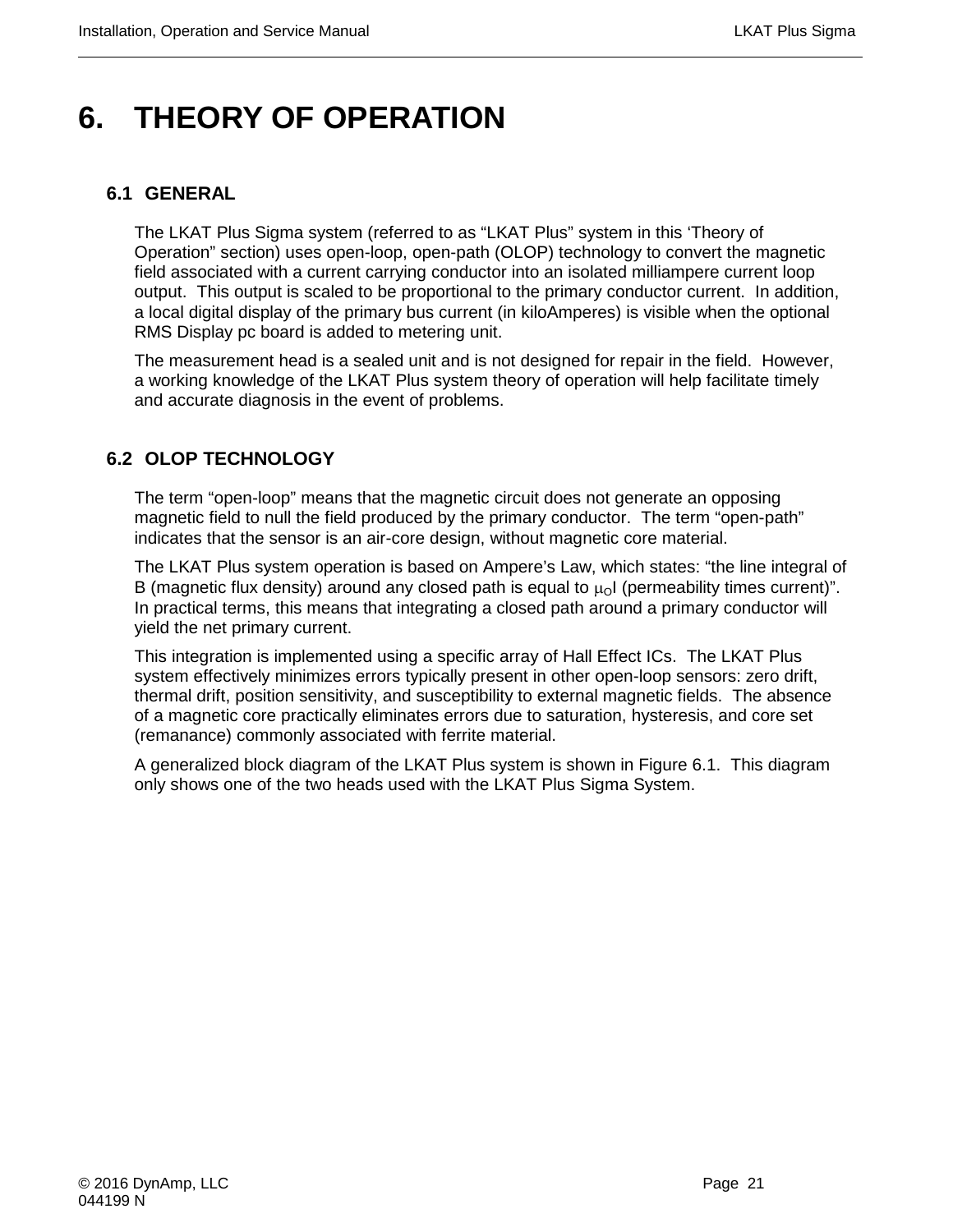

**Figure 6.1 Block Diagram of the LKAT Plus System**

Note: Only one (of two) sensor heads is shown in this figure.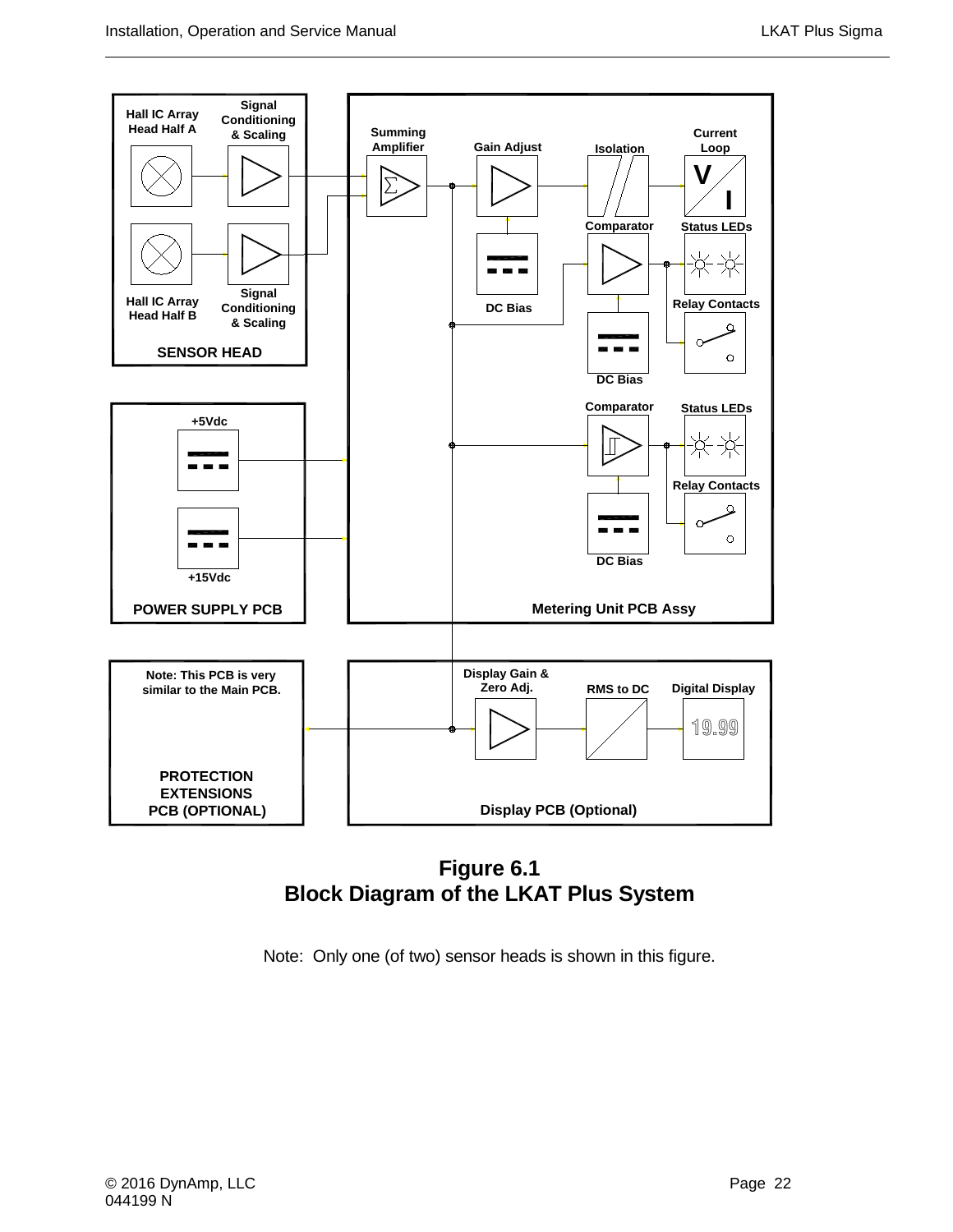# <span id="page-36-0"></span>**6.3 SYSTEM FUNCTIONAL DESCRIPTION**

The flux density associated with the primary current is sensed by arrays of Hall ICs in the sensor head. The outputs of these devices are summed and filtered, then transmitted to the metering unit where these signals are dc biased and scaled. The Accuracy Diagnostics status LEDs and relay contacts are driven by a signal input that compares the various Hall groups with voltage setpoints. When the Hall group signal exceeds the reference, the green LED will go out and the red LED will illuminate. The relay coil will de-energize under the same conditions. The Trip Setpoint LEDs and relay contacts operate in a similar manner.

Main PCB LED D6 is a RED / GREEN the Accuracy Diagnostics status LED. This LED indicator and Main PCB relay CR2 contacts may be used to monitor the following conditions:

- Head imbalance
- Power supply failure
- Head disconnected
- Sensor electronics failure
- Other circuit failures causing loss of measurement accuracy

Occurrence of one or more of the conditions above will de-energize CR2 relay coil, changing the state of the contacts and changing the LED indication from green to red. Refer to the section "Troubleshooting an Accuracy Diagnostics Fault Indication" in this section for more information about determining the cause and eliminating a fault condition.

# <span id="page-36-1"></span>**6.4 LKAT PLUS METERING UNIT**

Refer to drawings in the back of this manual. The LKAT Plus metering unit consists of a universal input power supply and Main pc board mounted together on a steel U-chassis. Input, output, and power connections are made with wiring harnesses terminated using 3.5mm and 5.08 mm "Eurostyle" connectors.

Input power connects to the Power Supply pc board assembly. The dc supply includes a time-delay type fuse, in-rush and overcurrent protection, as well as MOV overvoltage clamping. The power supply provides outputs of  $\pm$ 15Vdc and  $\pm$ 5Vdc required by the system electronics. These outputs connect to the Main pc board assembly via a short wire harness.

Connections from the sensor heads are made via TB1 and harness assembly to the Main pc board assembly. The u-chassis with power supply and Main pc board are mounted on a panel. The cover must be secured and cable assemblies connected at all times during normal operation.

# <span id="page-36-2"></span>**6.5 HEAD INTERCHANGEABILITY**

Measuring heads of various sizes will operate properly when connected to the LKAT Plus metering unit. However, the LKAT Plus system is *factory calibrated as a system***.** As a result, optimal measurement accuracy is achieved when the metering unit is connected to the heads it was calibrated with, and installed on the size bus bar it was designed for.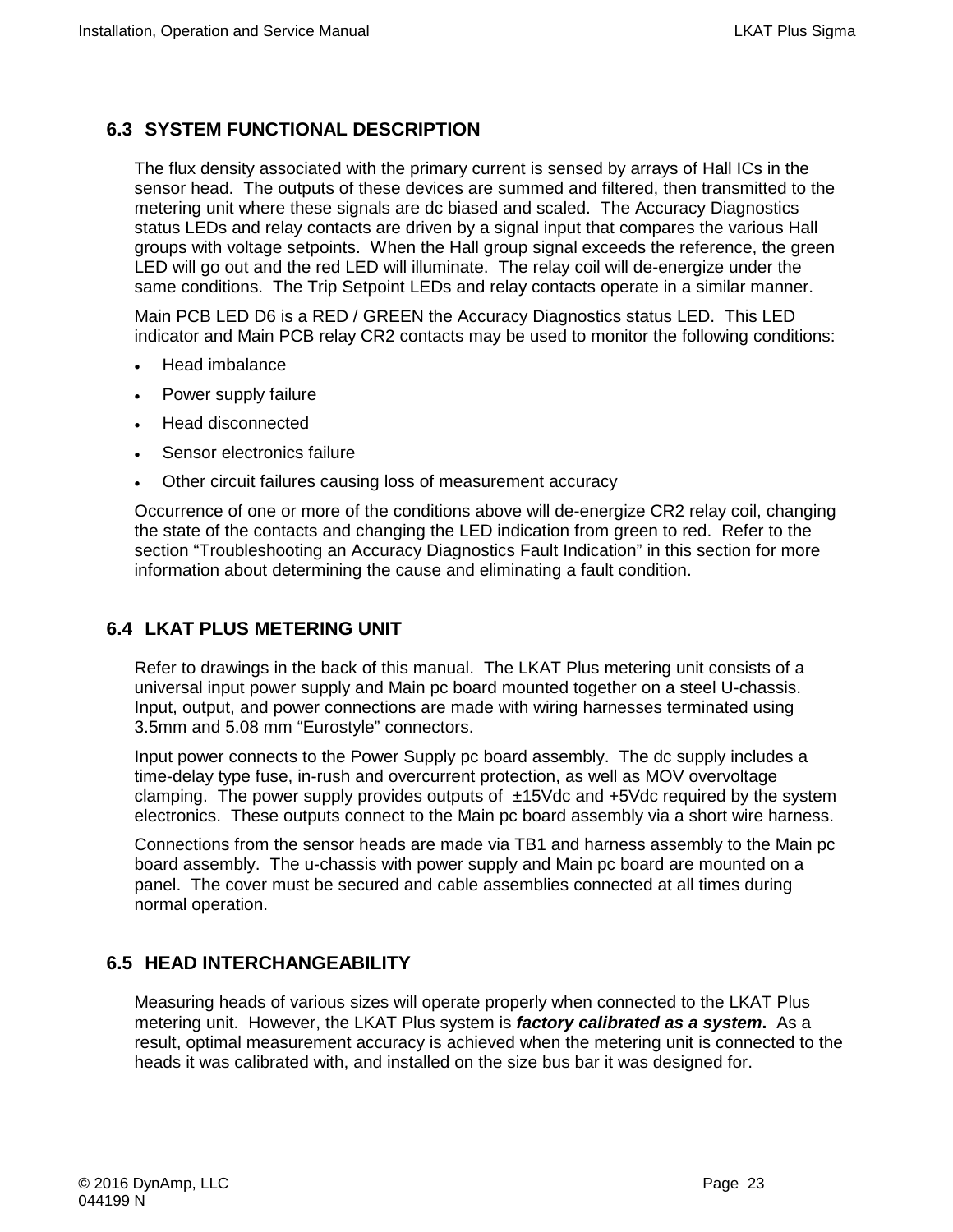# <span id="page-37-0"></span>**6.6 TROUBLESHOOTING AN ACCURACY DIAGNOSTICS FAULT INDICATION**

A problem may exist when the LKAT Plus Sigma system is energized with "A1, B1" and "A2, B2" head cables connected to the metering unit and the Main PCB AD status LED D6 illuminates RED and / or Main PCB CR2 status relay coil de-energizes. This is true whether or not the measuring heads are installed on the bus. The following table is intended to help the user determine and hopefully eliminate the cause of the fault.

# **Table 6.1 Troubleshooting an Accuracy Diagnostics Fault Indication**

| <u>۾</u><br>6G<br>Main<br>Green | Red<br>G<br>B<br>C<br>Main | ပှာ<br>Contact<br>-3 to P3-<br>ည် | $\overline{6}$<br>SUS | <b>OFF</b><br>$\tilde{\Xi}$<br>$\mathsf{m}$ | Possible problem          | Action / Check                                                                                                       |
|---------------------------------|----------------------------|-----------------------------------|-----------------------|---------------------------------------------|---------------------------|----------------------------------------------------------------------------------------------------------------------|
| ON                              | <b>OFF</b>                 | Open                              | X                     | X                                           | System operating properly | DC measurements (optional)                                                                                           |
| <b>OFF</b>                      | <b>OFF</b>                 | Closed                            | X                     | X                                           | No input power            | Verify input power connection                                                                                        |
| <b>OFF</b>                      | <b>OFF</b>                 | Closed                            | X                     | X                                           | DC power supply problem   | Verify DC power on main pcb                                                                                          |
| <b>OFF</b>                      | ON                         | Closed                            | X                     | X                                           | Head halves disconnected  | Verify head interconnections at<br>metering unit                                                                     |
| <b>OFF</b>                      | <b>ON</b>                  | Closed                            | X                     |                                             | Head imbalance            | Adjust position of head for green<br>ON, red OFF                                                                     |
| <b>OFF</b>                      | ON                         | Closed                            | X                     | X                                           | Sensor head malfunction   | Measure head input signals at zero<br>bus current; output should be <<br>5mVdc; substitute known good<br>sensor head |
| <b>OFF</b>                      | ON                         | Closed                            | X                     | X                                           | Other problem             | Contact factory                                                                                                      |

# <span id="page-37-1"></span>**6.7 SYSTEM CALIBRATION OVERVIEW**

DynAmp does not specify required intervals of calibration for its products.

The end user of the product is responsible for identifying the appropriate interval between calibrations. The intervals should be determined based on the following factors:

- Requirements of a Quality Management System
- Accuracy and permissible limits of errors
- Purpose and usage
- Experience with similar products
- Manufacturer's recommendations
- Stability of the product
- Past history
- Other characteristics of the product

Reference: "ISO/IEC 17025:2005, General requirements for the competence of testing and calibration laboratories" and Laboratory Accreditation Bureau "Guidance for Documenting and Implementing ISO/IEC 17025:2005 and Laboratory Guidance."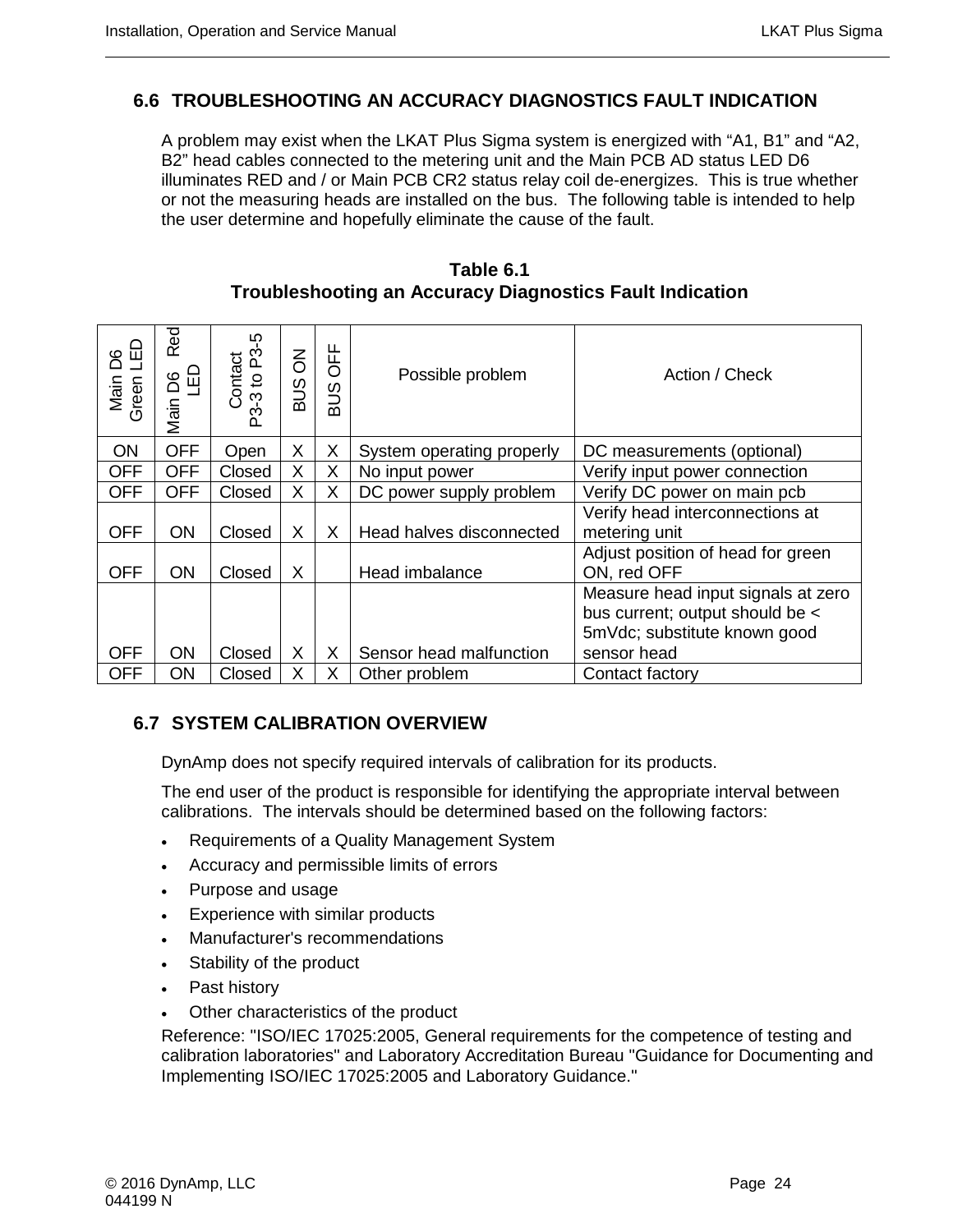As a guideline, DynAmp recommends a 24-month interval of calibration for all permanently installed products and a 12-month interval of calibration for all products used in portable applications.

The DynAmp, LLC LKAT Plus Current Measurement System is factory calibrated for accuracy of 0.75% of full-scale measured current (or better).

Calibration may be performed as:

- Field Calibration (On Process Bus)
- Field Calibration (On Test Bus)
- Factory Calibration

#### **IMPORTANT NOTE**

DynAmp, LLC assumes no responsibility for the accuracy of Systems calibrated by any person other than a DynAmp Technician.

To calibrate the LKAT Plus System, one compares the output of the device under test ("DUT") to a reference. During field calibration, a 0.1% accurate current measurement system, such as the DynAmp LKP, LKB or LKCO may be used as a reference. Both LKAT Sigma heads must be installed on the same bus. Due to significantly larger size and mass, it may be difficult to install a comparably rated LKP or LKB measuring head in on the same bus as the LKAT Plus Sigma sensor heads to be calibrated.

When several LKAT Plus sensors of the same size and scaling are used in a rectifier or at one location, the use of a DynAmp factory-calibrated LKAT Plus System may be used as a reference. Approval of this approach typically depends on the accuracy requirements of the measurement application.

LKAT Plus calibration may be performed on a test bus current that is less than the full-scale current of the LKAT Plus System. It is advisable to use a test bus current of 50% (or more) of LKAT Plus System rating. The calibration accuracy depends on the stability of the test bus current, the accuracy of the reference current measurement system and ammeters, as well as the linearity of the LKAT Plus System.

LKAT Plus Systems may be returned to the factory for calibration on a test bus at full-scale current. This requires that the LKAT Measuring Heads be removed from process bus. The heads and associated metering unit must be returned together, and should have the same serial number. The signal output and input power cable assemblies need not be returned during factory calibration. Specific details of factory calibration are beyond the scope of this manual.

# <span id="page-38-0"></span>**6.8 CALIBRATION PROCEDURE**

#### **IMPORTANT NOTE**

To avoid injury and/or electrical shock, personnel performing calibration must review and observe all hazard warnings and safety precautions stated throughout this product manual.

Calibration of the LKAT Plus System is summarized below. All Bias and Zero adjustments are made at zero bus current. All Scaling and Gain adjustments are typically made at Fullscale current. Refer to pc board assembly drawings at the end of this manual for location of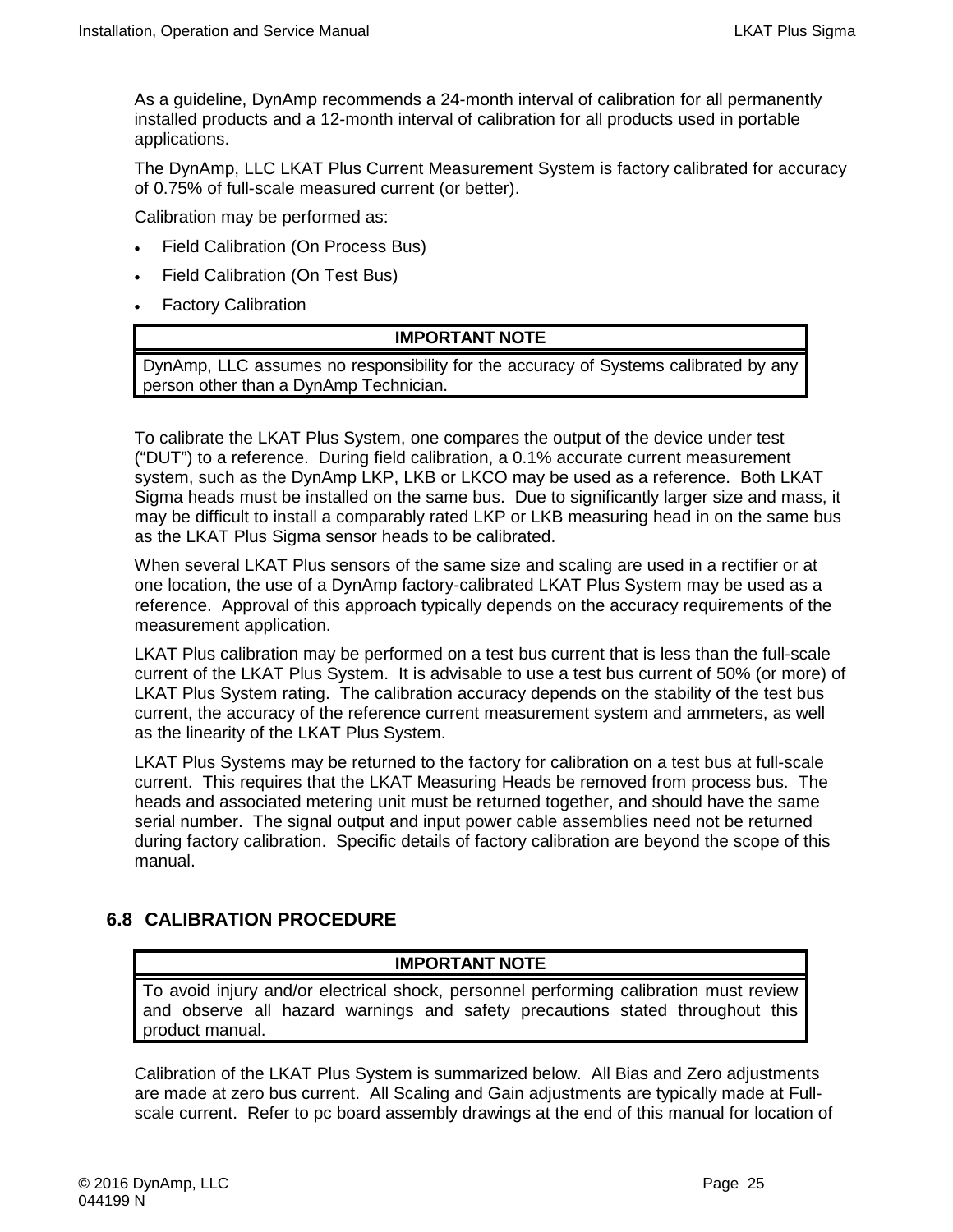switches and potentiometers, as well as tables listing proper switch settings. Except for step 1) below, each table is shown on the appropriate pc board assembly drawing.

Use Forms 1 and 2 to check and record system power supply and channel voltages.

**NOTE** The Optional PE and/or RMS Display pc board assemblies may be installed and calibrated in the field. Use the Main pc board assembly output signal for the Reference output signal with the LKAT Plus System measuring normal bus current.



**Figure 6.2 LKAT Plus System Test Setup**

Note: Only one (of two) sensor heads is shown in this figure.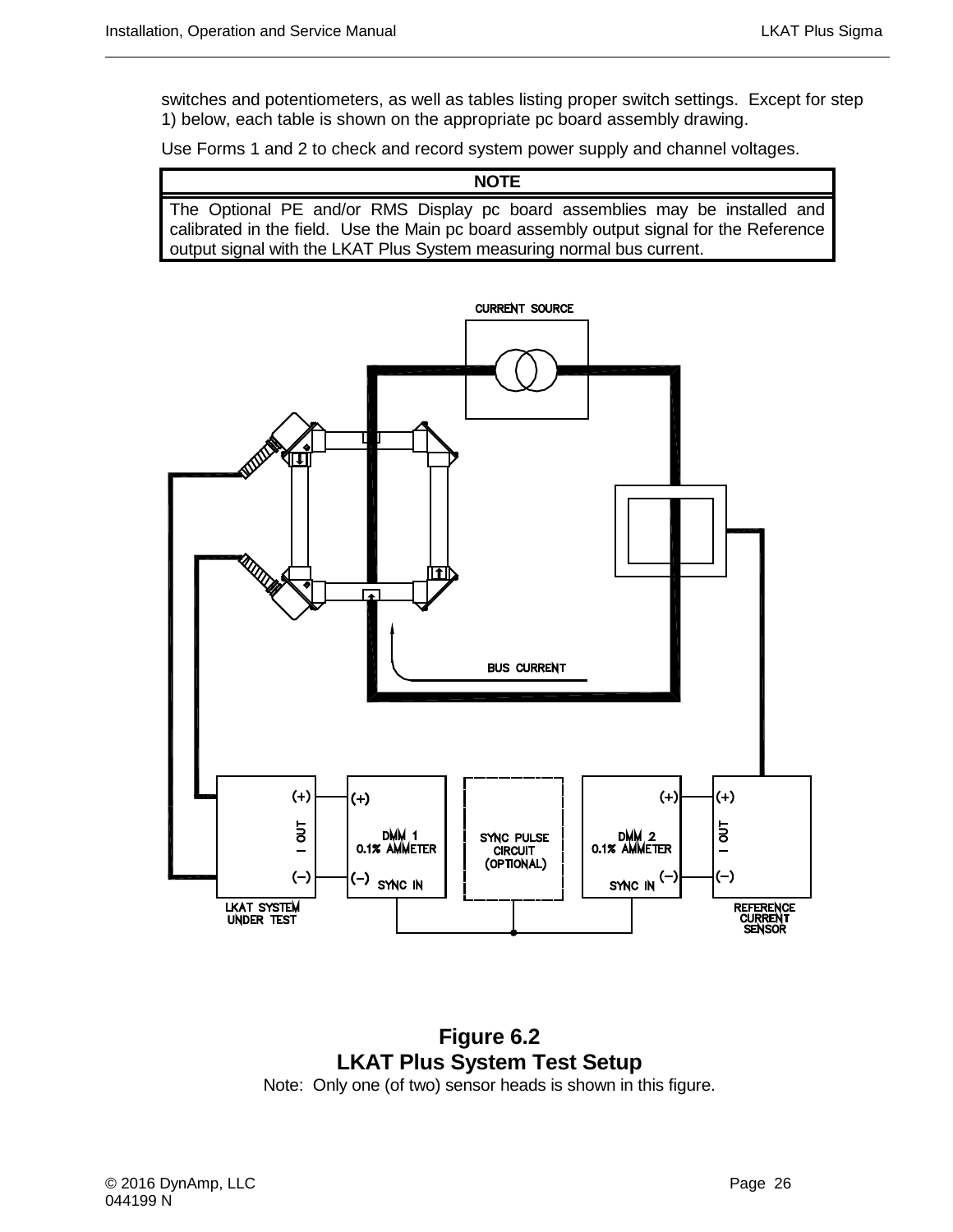Calibrate the Main PCB Current Loop Output

- Set Output Bias (coarse) using SW4
- Set Output Type using SW5
- Remove tape seal from switch SW1 and SW2, if necessary. Adjust Output Gain (coarse) using SW1 and SW2
- Adjust Output Bias (fine) using R42
- Adjust Output Gain (fine) gain using R7
- Readjust Output Bias (fine) using R42 (if required)

Calibrate the PE PCB Current Loop Output (Optional)

- Set Output Bias (coarse) using SW4
- Set Output Type using SW5
- Remove tape seal from switch SW1 and SW2, if necessary. Adjust Output Gain (coarse) using SW1 and SW2
- Adjust Output Bias (fine) using R42
- Adjust Output Gain (fine) gain using R7
- Readjust Output Bias (fine) using R42 (if required)

Calibrate the Main PCB – Trip 1 Setpoint

- Select Trip 1 Protection Polarity using SW3
- Adjust Trip 1 Setpoint using R33 (coarse) and R46 (fine)

Calibrate the PE PCB Trip 2 & 3 Setpoints

- Select Trip 2 Protection Polarity using SW3
- Adjust Trip 2 Setpoint using R33 (coarse) and R46 (fine)
- Select Trip 3 Protection Polarity using SW3
- Adjust Trip 3 Setpoint using R34 (coarse) and R47 (fine)

Calibrate the RMS Display PCB Assembly

- Select Decimal Point position
- Select DPM Mode
- Select RMS Signal Conditioning Options using SW1F, G, & H (SW1-6, 7, & 8)
- Select Input Scale Factor using SW1E (SW1-5)
- Select Input Attenuation using SW1A, B, C, & D (SW1-1, 2, 3, & 4)
- Set DPM Gain (fine) using R12

# <span id="page-40-0"></span>**6.9 FIELD CONFIGURATION OF TRIP SETPOINTS**

Trip setpoints may be re-configured on site for any level between 5% and 100% of full-scale. The trip polarity may also be re-configured on site. However, the Accuracy Diagnostics trip setpoint should not be adjusted without consulting the factory.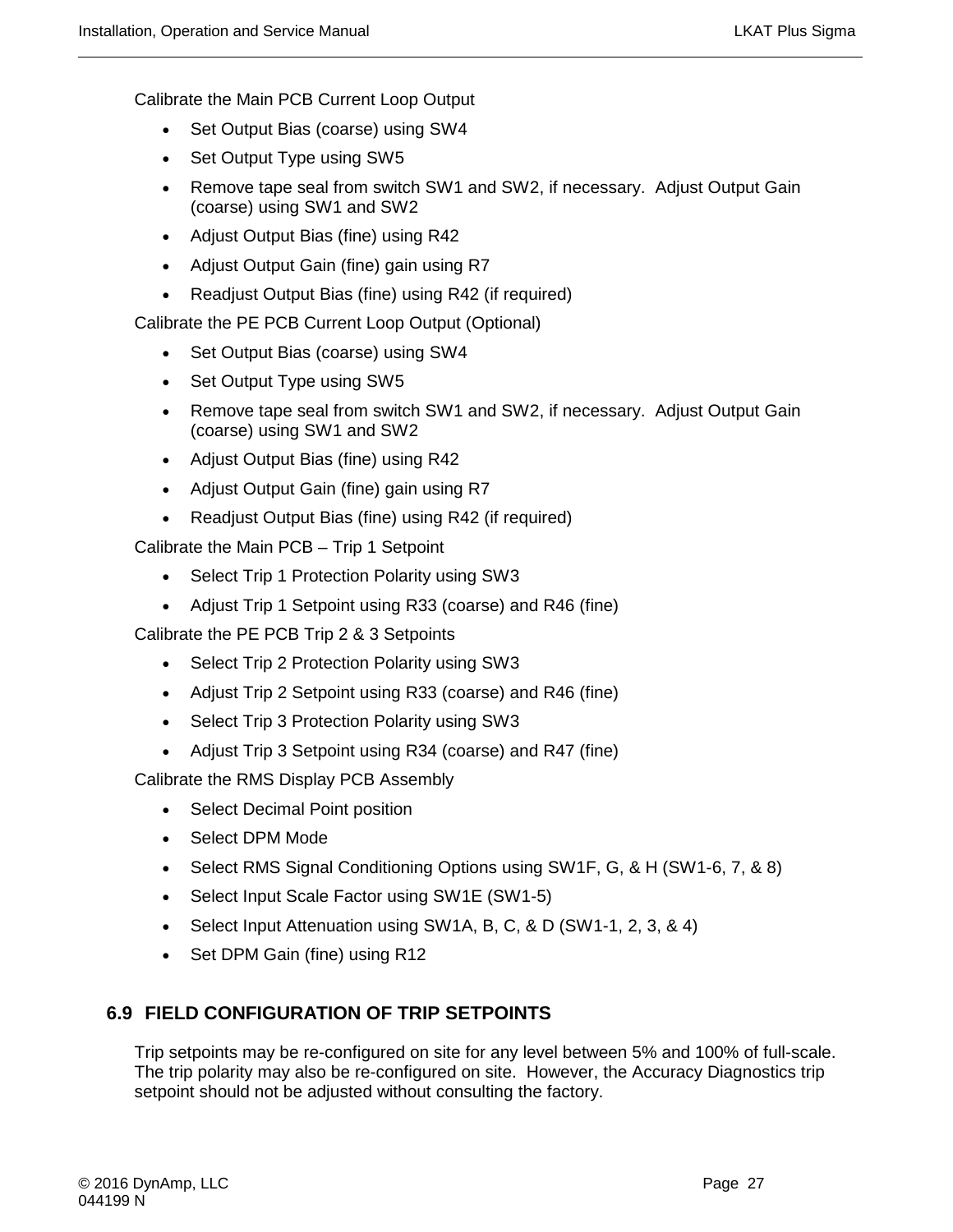Refer to assembly drawings for the Main pc board and PE pc board (optional) included at the end of this manual. To change trip polarity, adjust SW3-1 and SW3-2 according to the table on the assembly drawing.

The trip setpoint is proportional to the current where the trip will occur: "Trip Current" – from LKAT Plus Metering Unit nameplate. To configure the trip setpoint:

- Refer to Table 6.2, "Trip Configuration Details". Adjust coarse and fine potentiometers to produce calculated New  $V<sub>STPT</sub>$ .
- Measure the existing setpoint voltage ( $V_{\text{STFT}}$ ); use the equation below to calculate the new setpoint voltage.

| New $\rm V_{STPT}$ |      | Old Trip Current | Old $VSTPT$                   | X                                            | <b>New Trip Current</b> |
|--------------------|------|------------------|-------------------------------|----------------------------------------------|-------------------------|
|                    |      | Example:         | Old $VSTPT$                   | Old Trip Current $=$<br>New Trip Current $=$ | 7V<br>70kA<br>80kA      |
|                    | 70kA | 7V<br>X.         | $80kA = 8V$ (New $V_{STPT}$ ) |                                              |                         |

**Table 6.2 Trip Configuration Details** 

| <b>Trip Circuit</b>                                                                 | $V_{STPT}$ Location      | Coarse Adjust | Fine Adjust   |  |  |  |
|-------------------------------------------------------------------------------------|--------------------------|---------------|---------------|--|--|--|
| (Main)                                                                              | TP2<br>(Main             | Set 1         | Set 1<br>Fine |  |  |  |
| 'PE)*                                                                               | TP <sub>2</sub><br>(PE)* | Set 2         | Set 2<br>Fine |  |  |  |
| 'PE)*                                                                               | TP3<br>'PE)*             | Set 3         | Set 3<br>Fine |  |  |  |
| Use P1-2 for zero volt reference (circuit common) for voltage measurements for trip |                          |               |               |  |  |  |

setpoint configuration.

**Optional** 

#### **NOTE**

The LKAT Plus is supplied with trip setpoints configured as specified in the LKAT Plus Worksheet. If the trip setpoints are reconfigured in the field, the customer must realize that the trip setpoints shown on the LKAT Plus Metering Unit nameplate will no longer be correct. In this case, DynAmp suggests that the nameplate be changed to reflect the new trip setpoint (following reconfiguration). The nameplate location and suggested method for documenting new trip setpoint(s) are shown in the figure below.

# **Figure 6.3 Nameplate**

| <b>LKAT Plus</b><br>Meterina Unit<br>DynAmp | 08050015<br>Serial No.<br>Metering Unit No. 043696k<br>System Item No.<br>045125 |
|---------------------------------------------|----------------------------------------------------------------------------------|
| Main Output                                 | Main Output                                                                      |
| -50kA0+50kA<br>Range:                       | <b>NOT USED</b><br>Range:                                                        |
| Output: -12mA+4+20mA                        | <b>NOT USED</b><br>Output:                                                       |
| Trip Stpt1: NOT USED                        | Trip Stpt2: NOT USED                                                             |
|                                             | Trip Stpt2: NOT USED                                                             |
|                                             |                                                                                  |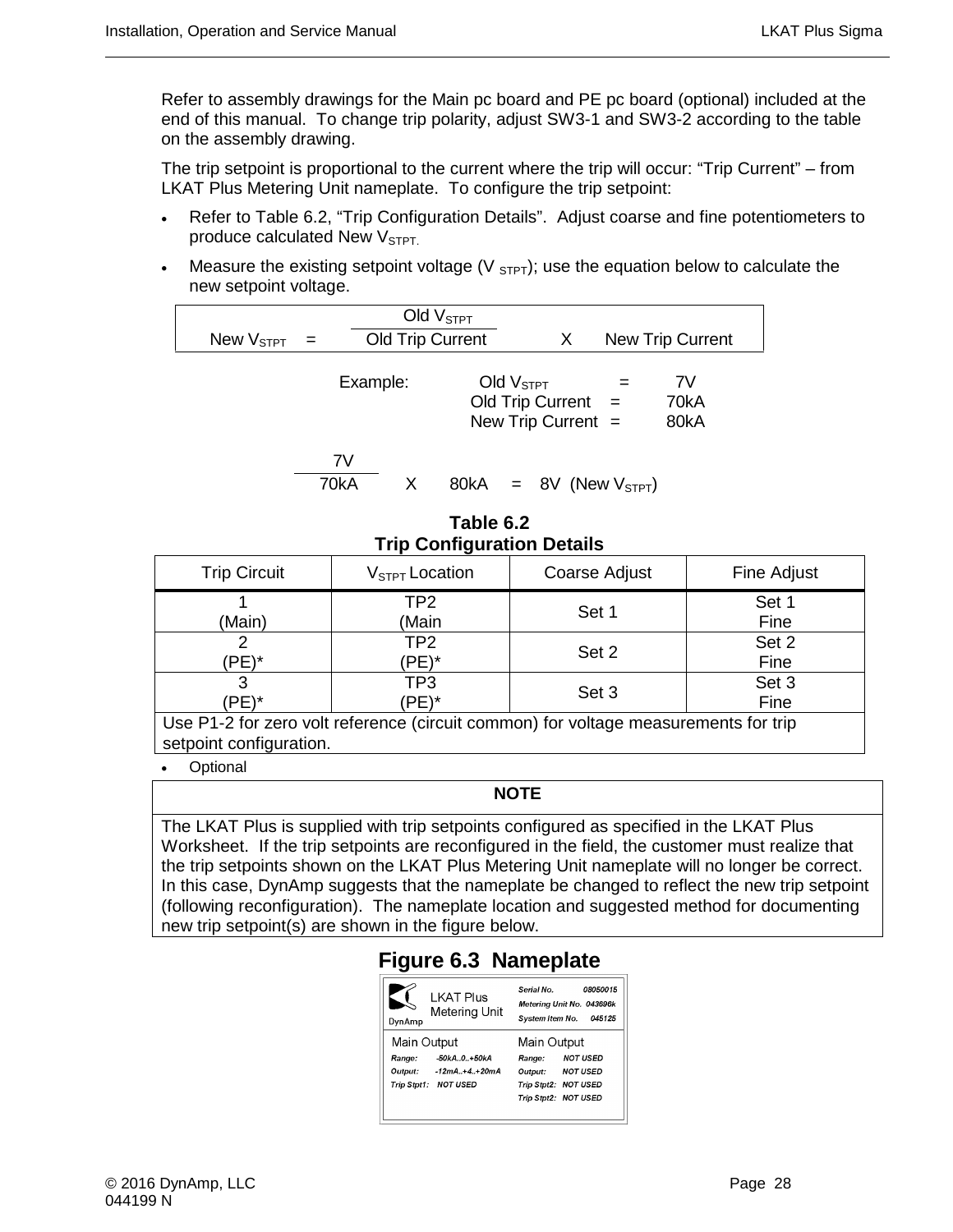# <span id="page-42-0"></span>**6.10 EARTH GROUNDING**

Many local electrical codes require non-conducting metal parts of electronic equipment to be connected to Earth Ground for safety reasons. This connection is intended to prevent electrical shock if the Input Mains Line voltage is accidently connected to normally nonconducting metal parts of the equipment. In a failure where the chassis is accidently connected to Mains Line voltage, current will flow via the connection to Earth. This in turn will trip the protective circuitry on the Mains Line.

Here is a detailed description of the Earth Ground connection path (See Figure 6.4):

1. The Input Power wiring (Customer connection) wire colors shown are typical for North American installations. BLK = Contact "A" (LINE or +VDC), WHT = Contact "C" (NEUTRAL or -VDC) and GRN = Contact "E" (Earth Ground).

The BLK and WHT wires of the Input Power Cable Assembly are connected by the customer to Mains Power. The GRN wire may or may not be connected to Earth Ground, depending on the local electrical code where the LKAT equipment is installed.

- 2. Plug P5 terminates metering unit end of the Input Power wiring (Customer connection). P5-4 is the Earth Ground conductor
- 3. Plug P5 mates with Receptacle P5 on the Power Supply PC Board Assembly.
- 4. Receptacle P5 is soldered to copper foil traces on the Power Supply PC Board Assembly.
- 5. The copper trace connected to P5-4 makes electrical contact with the steel standoff inserts of the steel PCB mounting bracket.
- 6. The PCB mounting bracket makes electrical contact to the panel where installed.

# **IMPORTANT NOTE**

There is no electrical connection from any part of the LKAT Main PCB or its optional daughter PCBs to Earth / Chassis ground or the steel PCB mounting bracket or panel. The use or non-use of the Earth Ground provision does not have any impact on the performance of the LKAT system.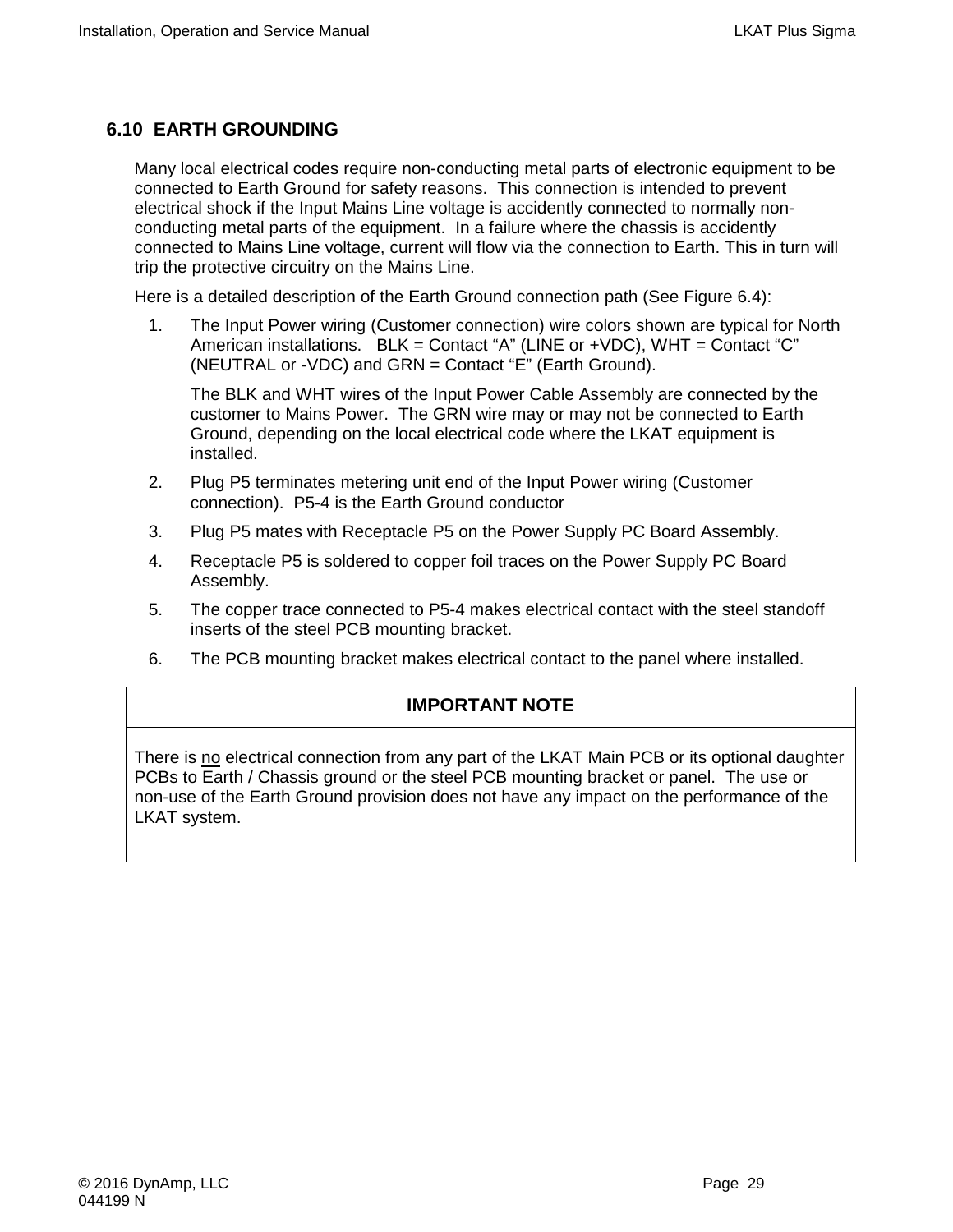

**Figure 6.4 Metering Unit Earth Ground Connections**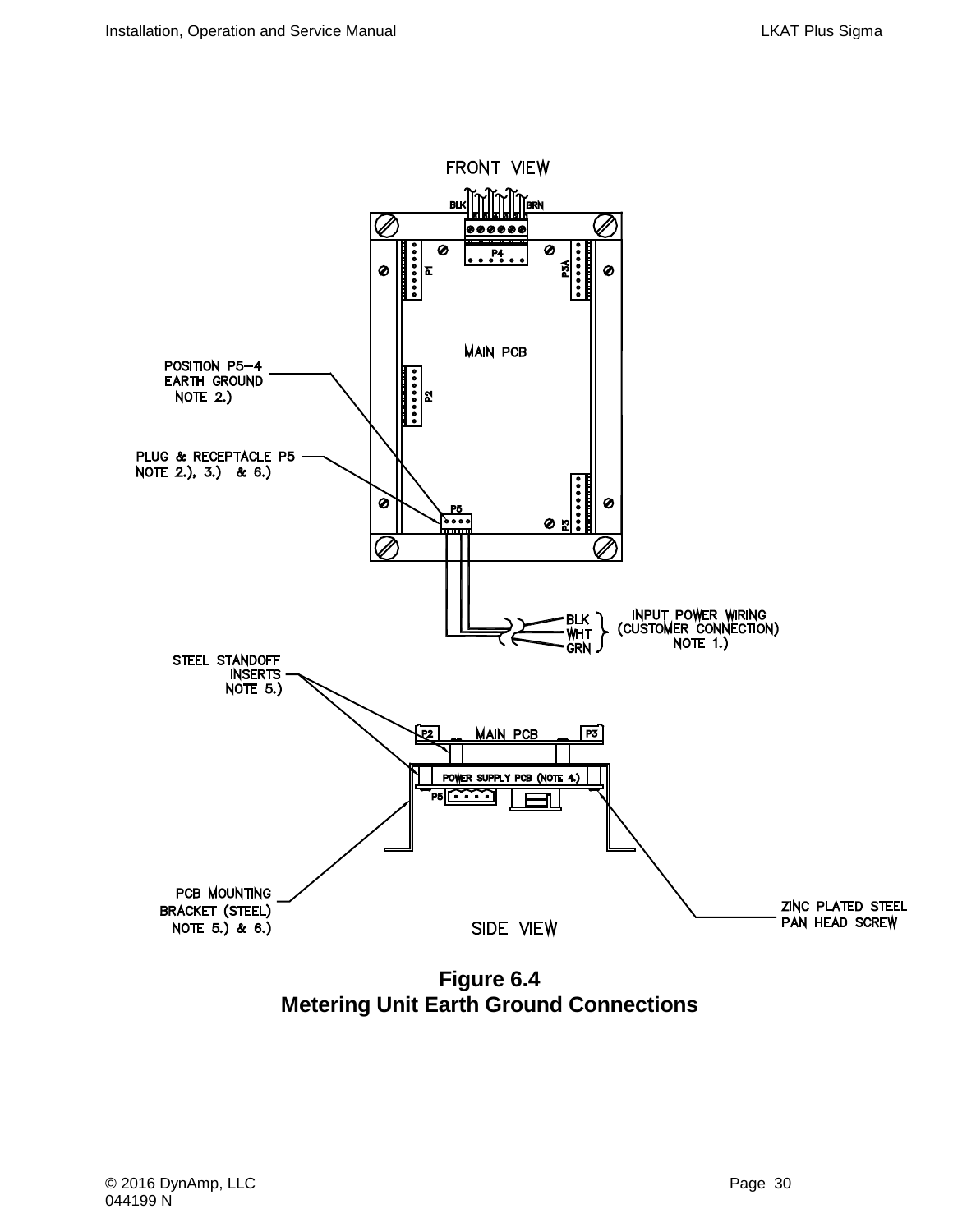# <span id="page-44-0"></span>**7. MAINTENANCE & SPARE PARTS**

# <span id="page-44-1"></span>**7.1 PERIODIC MAINTENANCE**

As is true with any electronic system, proper maintenance will tend to prolong the service life. DynAmp, LLC recommends the following program be performed at the recommended interval to prevent or detect damage to the LKAT Plus Sigma System and to ensure reliable performance. Always use appropriate measures to correct any problems found. Following the suggested maintenance schedule may assist in early diagnosis of problem(s) to minimize repairs and down time.

# **IMPORTANT NOTE:**

If Main pc board LED D6 (AD Status LED) is illuminated RED and / or the status relay coil de-energizes, a fault condition may exist in the LKAT Plus electronics. When this occurs, the system may require immediate attention. Refer to "Troubleshooting Fault Indication", in the "Theory of Operation" section of this manual.

# <span id="page-44-2"></span>**7.2 ANNUAL MAINTENANCE**

Refer to the "Calibration" section of this manual for calibration intervals.

If possible, perform the steps described in section titled "SYSTEM CHECKOUT DURING TEMPORARY INSTALLATION" at least once per year to verify performance of the LKAT Plus Sigma system. This may help to prevent or detect damage to the system and to ensure reliable performance. Use appropriate measures to correct any problems found. If LKAT Plus Sigma System equipment is exposed to outdoor temperatures, DynAmp, LLC recommends these steps be performed during the hottest time of the year.

In addition, the following steps should be performed once each year as part of annual maintenance:

- 1. Visually inspect measuring heads and interconnection cables for evidence of severe overheating, cracks, separation of bonded surfaces, or excessive corrosion. Record any suspect conditions.
- 2. Inspect and adjust the tension of the mounting clamp plungers as needed.
- 3. Visually inspect metering unit for evidence of severe overheating, corrosion, or condensation. Record any suspect conditions and take appropriate action.
- 4. Clean as necessary; remove any oil or grease with a mild detergent. Do not use abrasives or strong chemical solvents as they may damage the cables or erase the silkscreen markings from the metering unit.
- 5. Disconnect power to the system before servicing or replacing fuses.

# **CAUTION**

To avoid the risk of shock and electrocution, always disconnect all cable assemblies before performing any cleaning or service operation on the metering unit.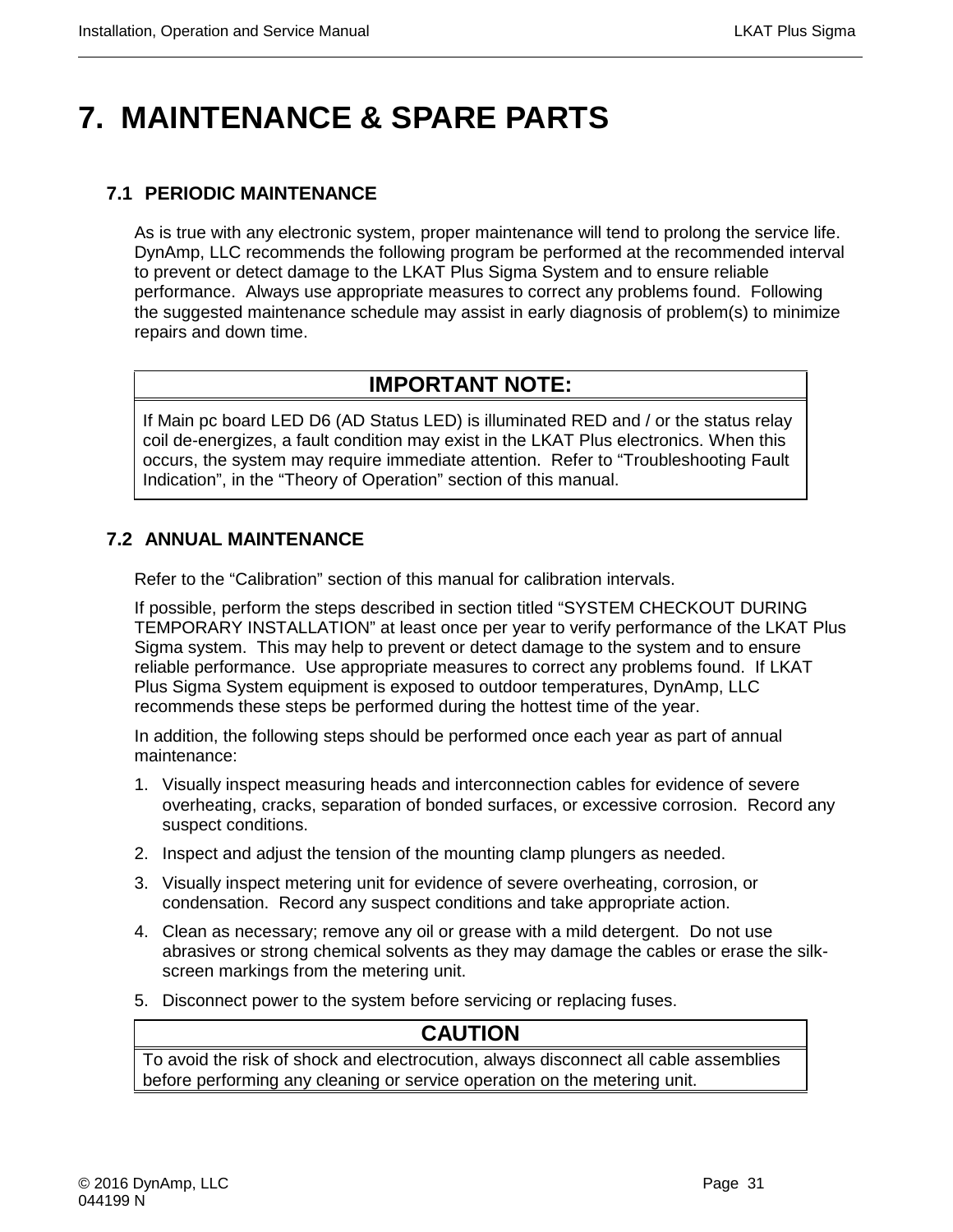# <span id="page-45-0"></span>**7.3 RECOMMENDED SPARE PARTS**

The following table lists the minimum recommended quantities for spare parts for the LKAT Plus Sigma system. As spares are used, replacements should be ordered. Since continuous operation of high-current measurement systems is often critical, stocking spare parts should be given high priority.

If connector(s) are severed from the associated cable assembly, field installable replacement connectors may be purchased. These connectors may also be installed after routing head interconnection cables in conduit. Head cable connector(s) must be replaced by field installable type(s), or with a new head.

The LKAT Plus Sigma system measuring heads require special repair procedures and materials. However, the heads are very reliable and should require little or no repair over its service life. Please refer to the nearest authorized DynAmp service center for information on repairs.

| <b>DESCRIPTION</b>                                          | <b>ITEM</b><br>NO. | QUAN.         |
|-------------------------------------------------------------|--------------------|---------------|
| Fuses, 2A 250V Time Delay 5mm x 20mm<br>$(5$ per box)       | 43054              | 1 box         |
| Clamp Assembly, LKAT Plus Mounting (includes 2 plungers)    | 43750              | $\mathcal{P}$ |
| Plunger, LKAT Plus mounting 10-28 x 1" body, 1/8" hex drive | 43281              | 2             |
| Ferrule, Insul 2 x 20 AWG                                   | 43517              | 20            |
|                                                             |                    |               |
| Spare System (Heads & Metering Unit calibrated as system)   |                    |               |
| <b>Metering Unit</b>                                        | 44181              |               |
| Head                                                        | $\star$            |               |

**Table 7.1 Spare Parts List**

\* Item number same as original system head

Disconnect power to the system before servicing or replacing fuses.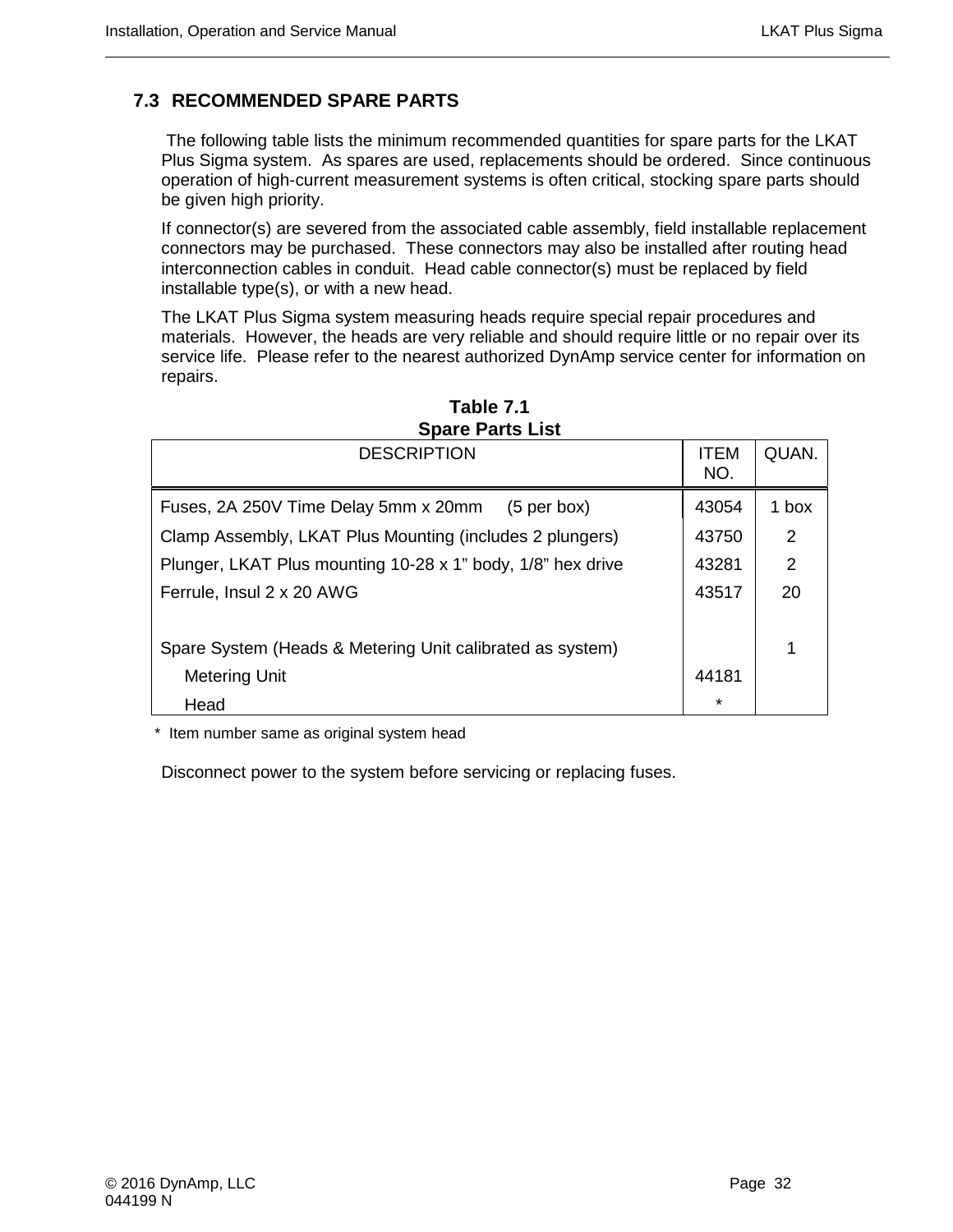# <span id="page-46-0"></span>**7.4 SERVICE ASSISTANCE**

For further assistance, contact DynAmp Customer Support at:

### Americas:

Telephone: +1 614.871.6900 Fax: +1 614.871.6910 8:00 AM to 5:00 PM USA Eastern Time From first Sunday in November to second Sunday in March – 13:00 GMT to 22:00 GMT From second Sunday in March to first Sunday in November – 12:00 GMT to 21:00 GMT

# Europe:

Telephone: +41 22.706.1446 Fax: +41 22.706.1311 8:30 AM to 5:00 PM Central European Time From last Sunday in October to last Sunday in March – 7:30 GMT to 16:00 GMT From last Sunday in March to last Sunday in October – 6:30 GMT to 15:00 GMT

# After Hours Critical Service Emergency:

Telephone: +1 614.871.6906

5:00 PM to 8:00 AM USA Eastern Time

From first Sunday in November to second Sunday in March – 22:00 GMT to 13:00 GMT From second Sunday in March to first Sunday in November – 21:00 GMT to 12:00 GMT

Central e-mail:

[help@dynamp.com](mailto:help@dynamp.com)

DynAmp web:

[www.dynamp.com](http://www.dynamp.com/)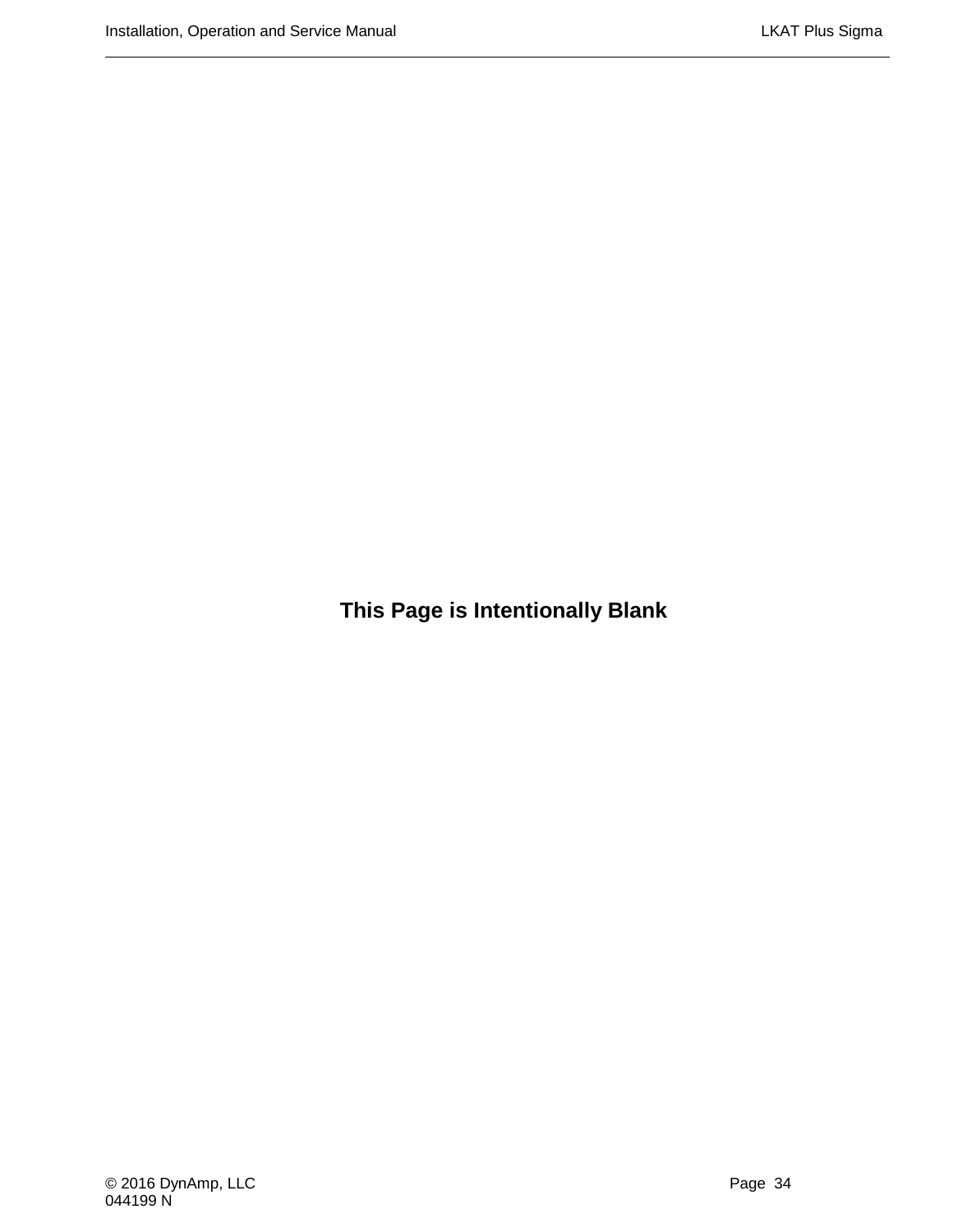# <span id="page-48-0"></span>**8. TECHNICAL BULLETINS**

# **Table 8.1 Technical Bulletins List**

| <b>NUMBER</b> | <b>SUBJECT</b>            | <b>TITLE / DESCRIPTION</b>                                        |
|---------------|---------------------------|-------------------------------------------------------------------|
| 120131        | Non-Failsafe<br>Operation | Converting LKAT Alarm Relay Contacts to Non-Failsafe<br>Operation |